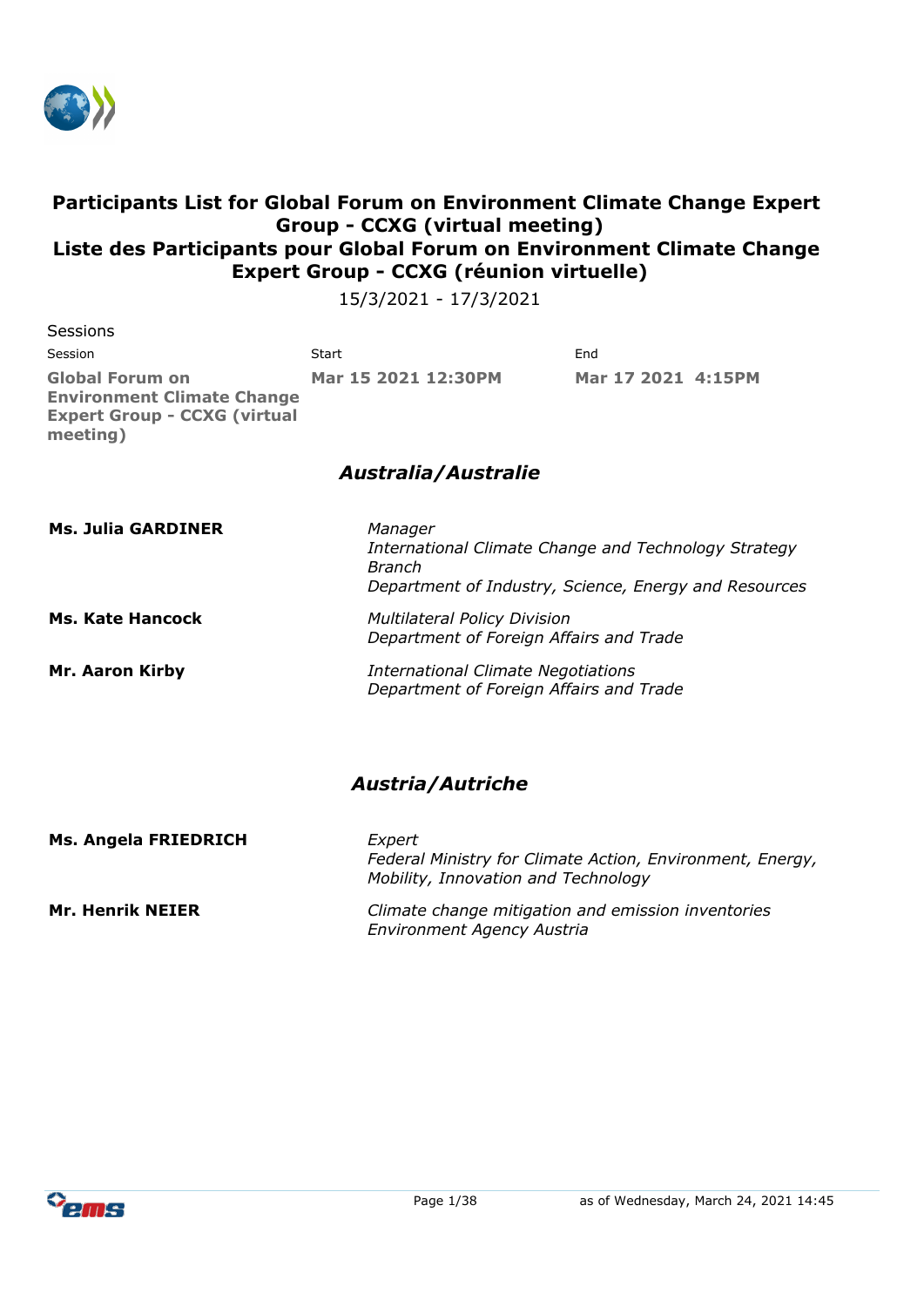

## *Belgium/Belgique*

**Ms. Sophie Closson** *Senior Attaché Climate Policy – International Cooperation | Climate Change | DG Environment Environment Belgian federal public service Public Health, Food Chain Safety and Environment*

#### *Canada*

| Mr. Grégoire BARIBEAU        | Senior Economic Advisor<br>International Affairs Branch<br>Environment and Climate Change Canada                                                                                               |
|------------------------------|------------------------------------------------------------------------------------------------------------------------------------------------------------------------------------------------|
| <b>Mr. Geoffrey BROUWER</b>  | Analyst, Multilateral Affairs and Climate Change<br><b>International Affairs Branch</b><br><b>Environment and Climate Change Canada</b>                                                        |
| <b>Ms. Lydia CAVASIN</b>     | Policy Analyst, Climate Finance and Partnerships<br>Multilateral Affairs and Climate Change<br>Environment and Climate Change Canada                                                           |
| M. Claude CÔTÉ               | Conseiller en changements climatiques<br>Direction des relations internationales et canadiennes<br>Ministère de l'Environnement et de la Lutte contre les<br>changements climatiques du Québec |
| <b>M. Nicolas Duval-Mace</b> | Senior Advisor, Climate Change<br><b>Natural Resources</b><br>Gouvernement du Canada / Government of Canada                                                                                    |

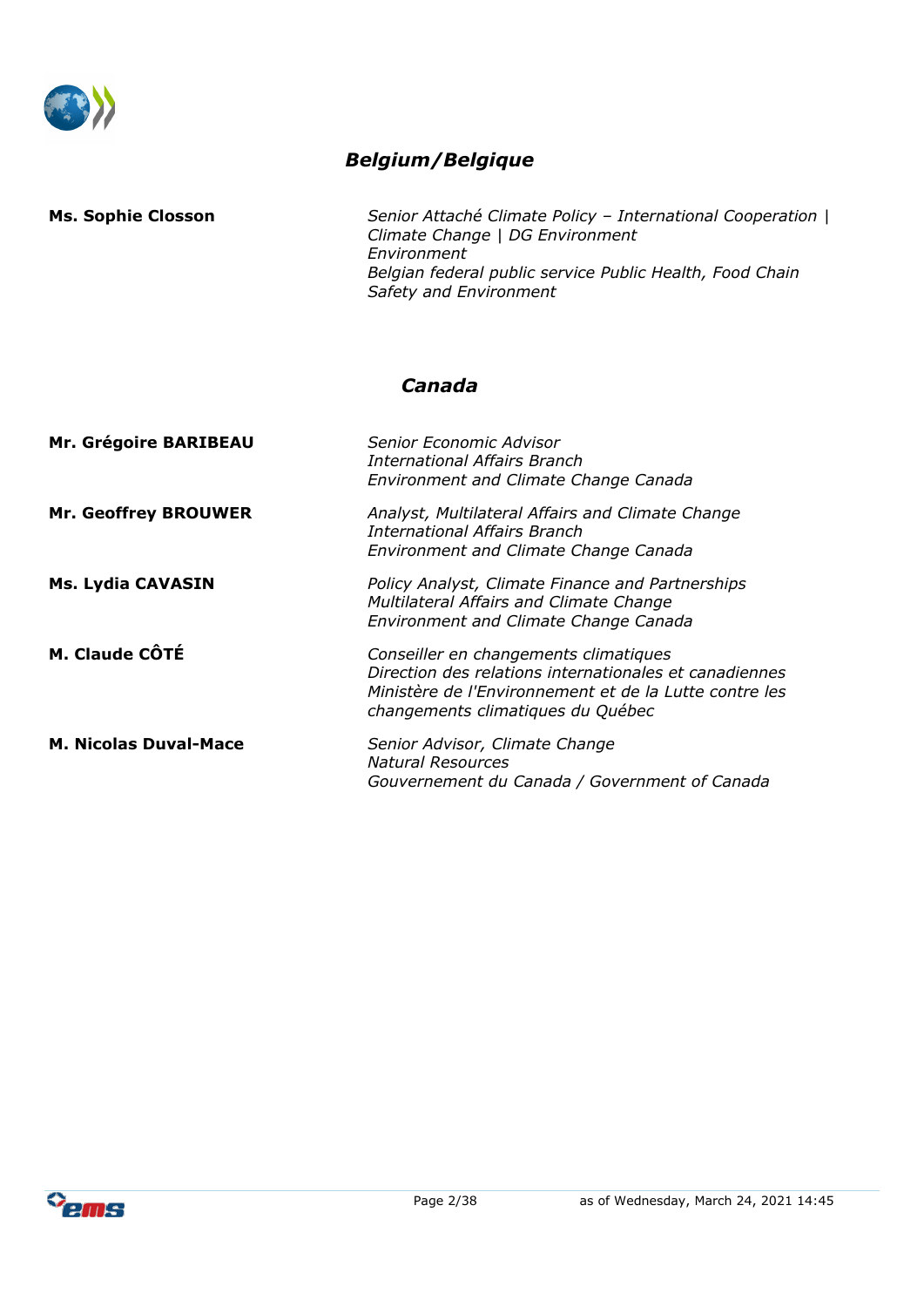

## *Chile/Chili*

| <b>Mr. Francisco DALL'ORSO</b> | Ministry of Energy, Chile                                                                                                               |
|--------------------------------|-----------------------------------------------------------------------------------------------------------------------------------------|
| <b>Trinidad Lecaros</b>        | Ministerio de Hacienda de Chile                                                                                                         |
| <b>Mr. Carlos Mancilla</b>     | Ministerio de Energía                                                                                                                   |
| <b>Mr. Felipe SAAVEDRA</b>     | Counsellor for Environment, Transport, Energy, Regions,<br>Cities SME and entrepreneurship<br>Permanent Delegation of Chile to the OECD |
| Mr. Juan Pedro Searle Solar    | Climate Change Unit<br>Sustainable Development Division<br>Ministry of Energy- Government of Chile                                      |
| <b>Mr. Carlos Toro</b>         | <b>Energy Planning</b><br>Ministry of Energy                                                                                            |

## *Colombia/Colombie*

| Mr. Juan David SAENZ HENAO                            | <b>Third Secretary</b><br>Permanent Delegation of Colombia to OECD    |
|-------------------------------------------------------|-----------------------------------------------------------------------|
| <b>Mr. Camilo ALVAREZ</b>                             | National Planning Department (DNP)                                    |
| Ms. Diana Carolina BARBA                              | AILAC - Independent Association of Latin America and the<br>Carribean |
| <b>Ms. Adriana Lizette Gutierrez</b><br><b>Bayona</b> | Asesora<br>Ministerio de Ambiente y Desarrollo Sostenible             |
| Ms. Giannina Santiago Cabarcas                        |                                                                       |

## *Czech Republic/République tchèque*

**Mr. Michal DANHELKA** *official*

*Department of Climate Change Ministry of Environment*

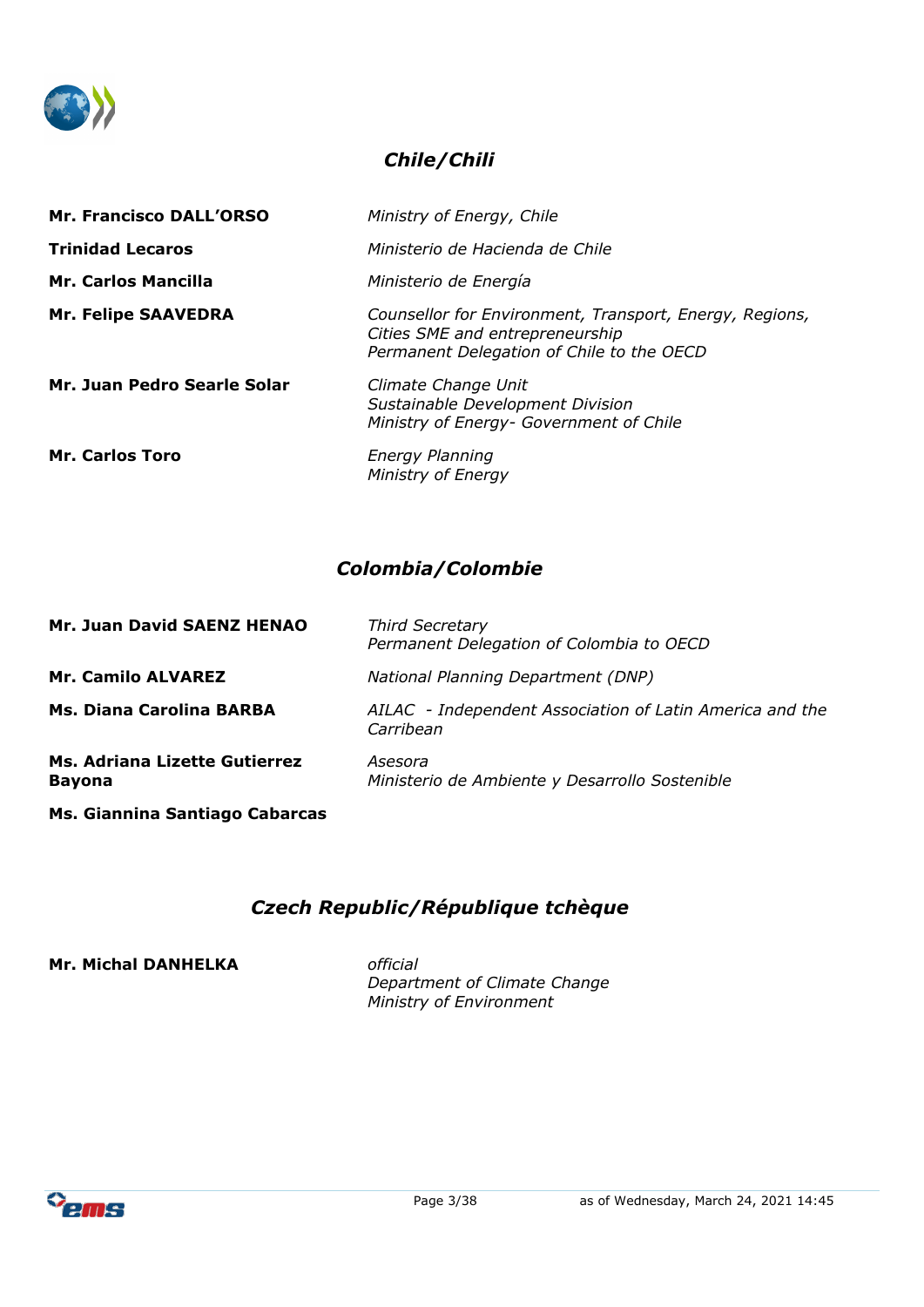

## *Denmark/Danemark*

| <b>Ms. Anne Therese ANDERSEN</b> |  |
|----------------------------------|--|
|----------------------------------|--|

**Ms. Anne Therese ANDERSEN** *Trainee Permanent Delegation of Denmark to OECD* **Mr. David Andersen Thing** *Ministry of Climate and Energy*

## *Estonia/Estonie*

**Ms. Kadri SIPP** *Adviser*

*Climate Department Ministry of Environment (ENV)*

## *Finland/Finlande*

**Ms. Outi HONKATUKIA** *Chief Negotiator for Climate Change Environmental protection Department Ministry of the Environment*

#### *France*

| Mr. Jean-Pierre Chang    | <b>CITEPA</b>                                                                                                    |
|--------------------------|------------------------------------------------------------------------------------------------------------------|
| Ms. Daphné LECELLIER     | Chargée de mission - DGEC/SCEE/DLCES/MC<br>DGEC                                                                  |
| <b>Mr. Thibaut Nancy</b> | Ministere de l'Agriculture, de l'Agroalimentaire et de la<br>Forêt                                               |
| <b>Mme Lou PERPES</b>    | rédactrice<br>SOUS-DIRECTION DE L'ENVIRONNEMENT ET DU CLIMAT<br>Ministère de l'Europe et des Affaires Etrangères |
| <b>Ms. Diane SIMIU</b>   | <i>DGEC</i><br>Minister for Ecology, Sustainable Development and Energy                                          |

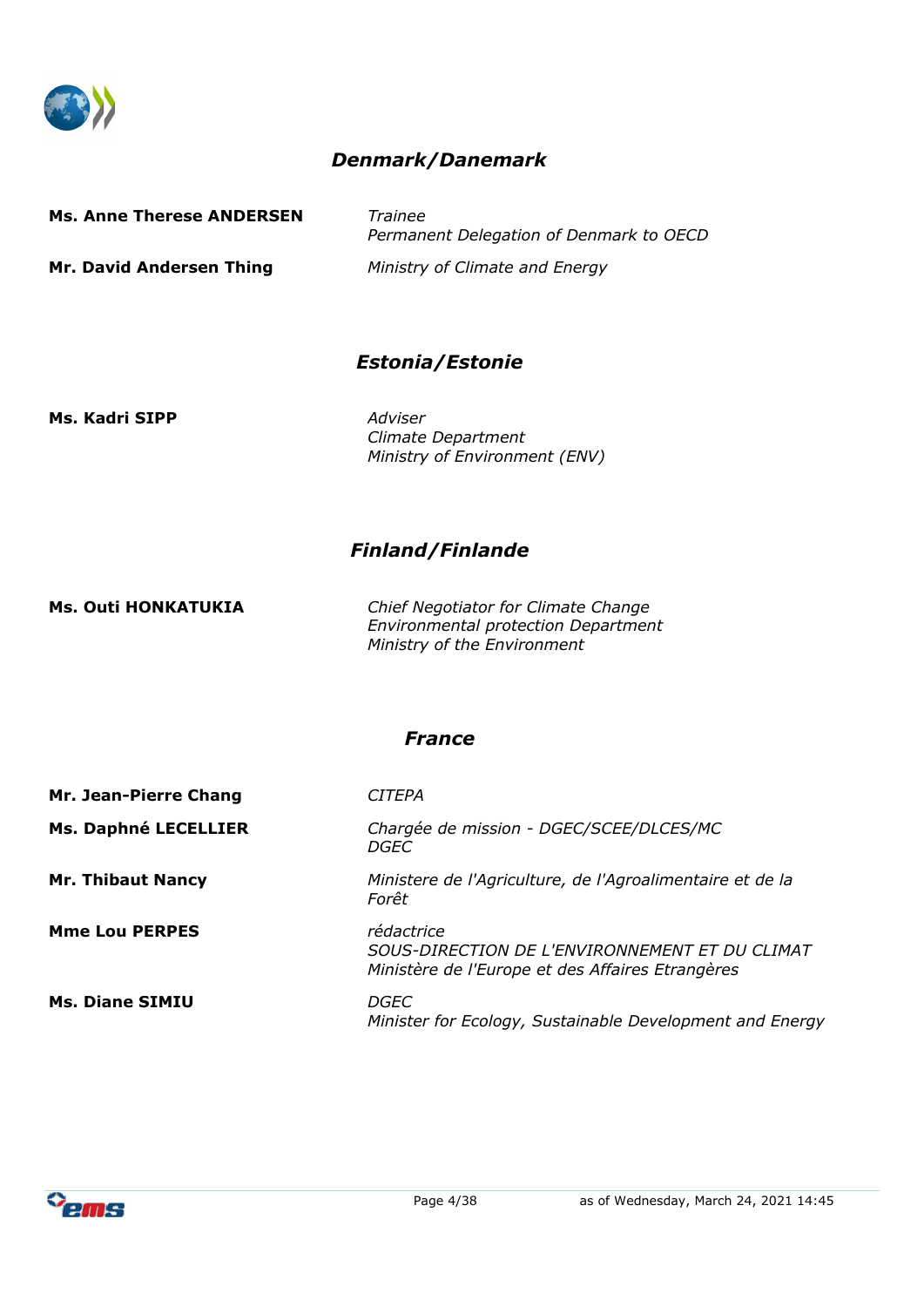

#### *Germany/Allemagne*

| <i>IK II 5</i><br>Federal Ministry for the Environment, Nature<br>Conservation, Building and Nuclear Safety                                           |
|-------------------------------------------------------------------------------------------------------------------------------------------------------|
| Advisor to the Ministry<br>KII6<br>Federal Ministry for the Environment, Nature Conservation<br>and Nuclear Safety (BMU)                              |
| Advisor to the Ministry<br>Climate, Environment, Infrastructure Division<br>The Deutsche Gesellschaft für Internationale<br>Zusammenarbeit (GIZ) GmbH |
| Research Coordinator International Climate Policy<br>Oeko-Institute e.V. Freiburg - Darmstadt - Berlin                                                |
| German Federal Environment Agency                                                                                                                     |
| <b>Senior Scientist</b><br>Forestry Worldwide<br>Thünen Institute of International Forestry and Forest<br>Economics                                   |
| Senior Researcher<br>Energy & Climate Division<br>Öko-Institut e.V                                                                                    |
| German Environment Agency                                                                                                                             |
| Federal Ministry for Economic Cooperation and<br>Development (BMZ)                                                                                    |
|                                                                                                                                                       |

#### *Greece/Grèce*

**Ms. Christina Pavlopoulou** *Department of Climate Change Hellenic Ministry of Environment and Energy*

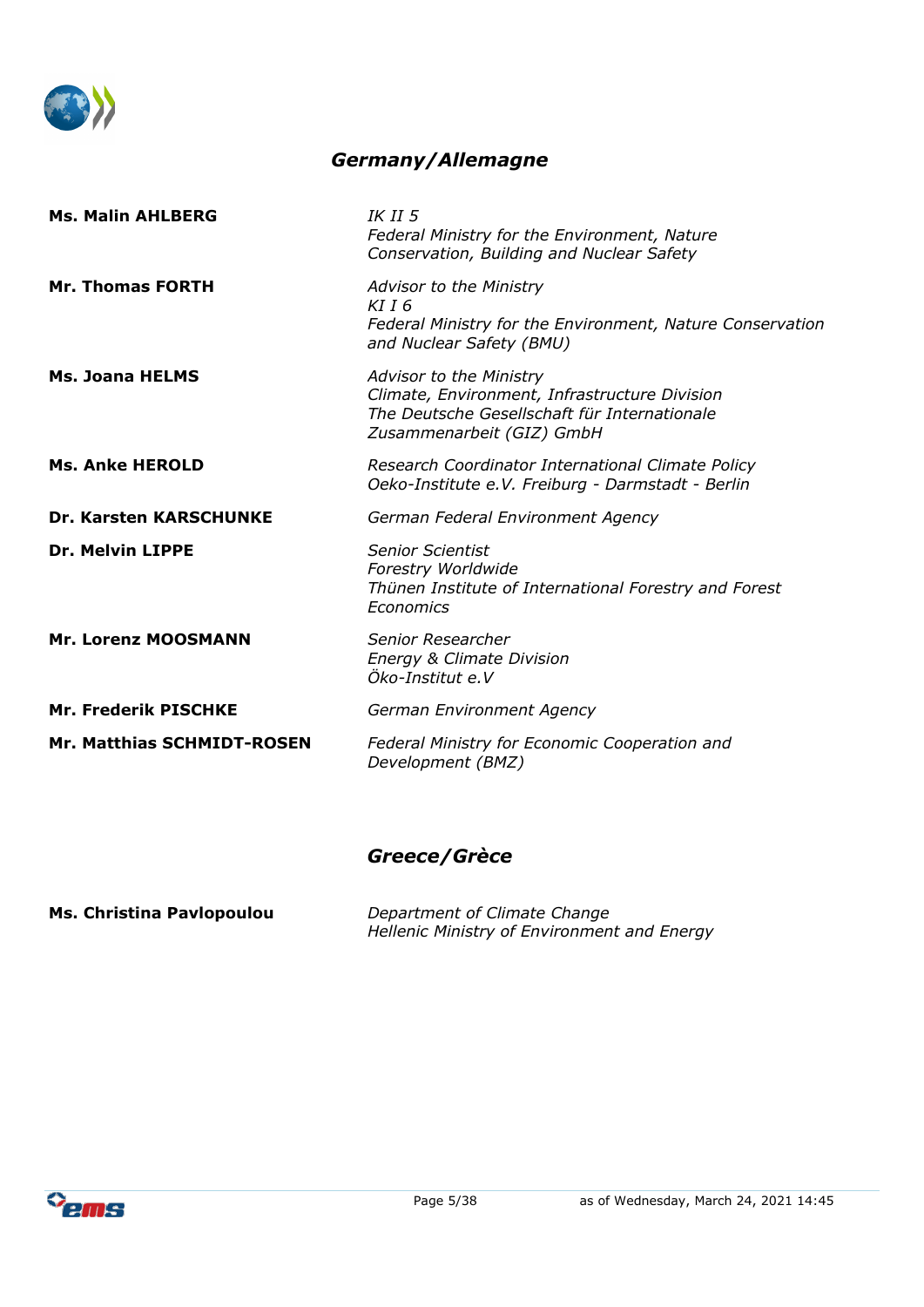

**Dr. Veronika BAGI**

# *Hungary/Hongrie*

| Mr. Dániel BALOG        | Energy and environment counsellor<br>Permanent Delegation of Hungary to the OECD and<br><b>UNESCO</b><br>Permanent Delegation of Hungary to the OECD and<br><b>UNESCO</b> |
|-------------------------|---------------------------------------------------------------------------------------------------------------------------------------------------------------------------|
| Dr. Koska Ramóna        | Ministry for Innovation and technology (ITM)                                                                                                                              |
|                         | <b>Iceland/Islande</b>                                                                                                                                                    |
| Ms. Helga Bardadottir   | <b>Head of Division</b><br>Department of Oceans, Water and Climate<br>Ministry for the Environment and Natural Resources                                                  |
|                         | Israel/Israël                                                                                                                                                             |
| Mr. Roee abudi          | Central Bureau of Statistics (CBS)                                                                                                                                        |
| <b>Ms. Avital ESHET</b> | Head of Economic Policy, Policy and Strategy Division<br>Ministry of Environmental Protection, Israel                                                                     |
| <b>Ms. Ayelet ROSEN</b> | Director<br><b>Multilateral Environmental Agreements</b><br>Ministry of Environmental Protection                                                                          |
| <b>Mr. Moshe YANAI</b>  | Head of Agriculture and Environmental Statistics Sector<br>Economic Infrastructure Department<br><b>Central Bureau of Statistics</b>                                      |
|                         |                                                                                                                                                                           |

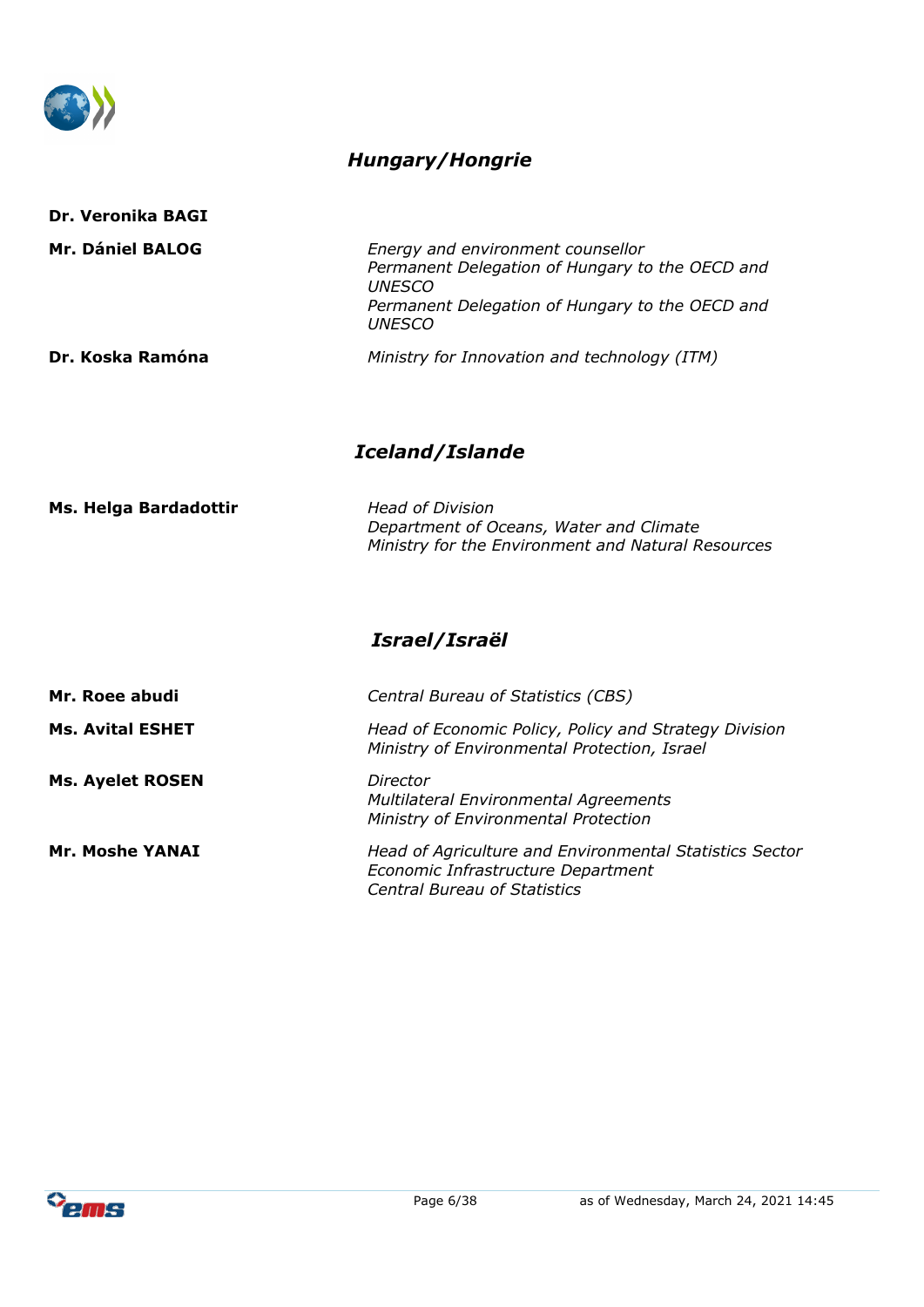

# *Italy/Italie*

| <b>Mr. Nico FRANDI</b>         | Counsellor<br>Permanent Delegation of Italy                                                                                                                                                                                   |
|--------------------------------|-------------------------------------------------------------------------------------------------------------------------------------------------------------------------------------------------------------------------------|
| <b>Mr. Federico BROCCHIERI</b> | Expert<br>Expert<br>The Euro-Mediterranean Center on Climate Change<br>(CMCC)                                                                                                                                                 |
| Ms. Barbara D'ANGELO           | Expert<br>Ministry of the Environment, Land and Sea                                                                                                                                                                           |
| Loredana DALL'ORA              | <b>Officer</b><br><b>Environmental Research and Development</b><br>Ministry of Environment and Territory                                                                                                                      |
| <b>Ms. Vanessa LEONARDI</b>    | Expert<br>Directorate for Sustainable Development, Environmental<br>Damage, European Union and International Affairs - Div<br>IV<br>Italian Ministry for the Environment, Land and See                                        |
| Ms. Karima Oustadi             | Junior Economist<br>DG Sustainable Development & International Affairs<br>Ministry of Environment, Land & Sea                                                                                                                 |
| <b>Ms. Marina VITULLO</b>      | <b>Senior Expert</b><br>Emissions Estimation, Air Pollution and Climate Change<br>Prevention, Impact Evaluation, Mitigation and Adaptation<br>Measures unit<br>ISPRA (Institute for Environmental Protection and<br>Research) |

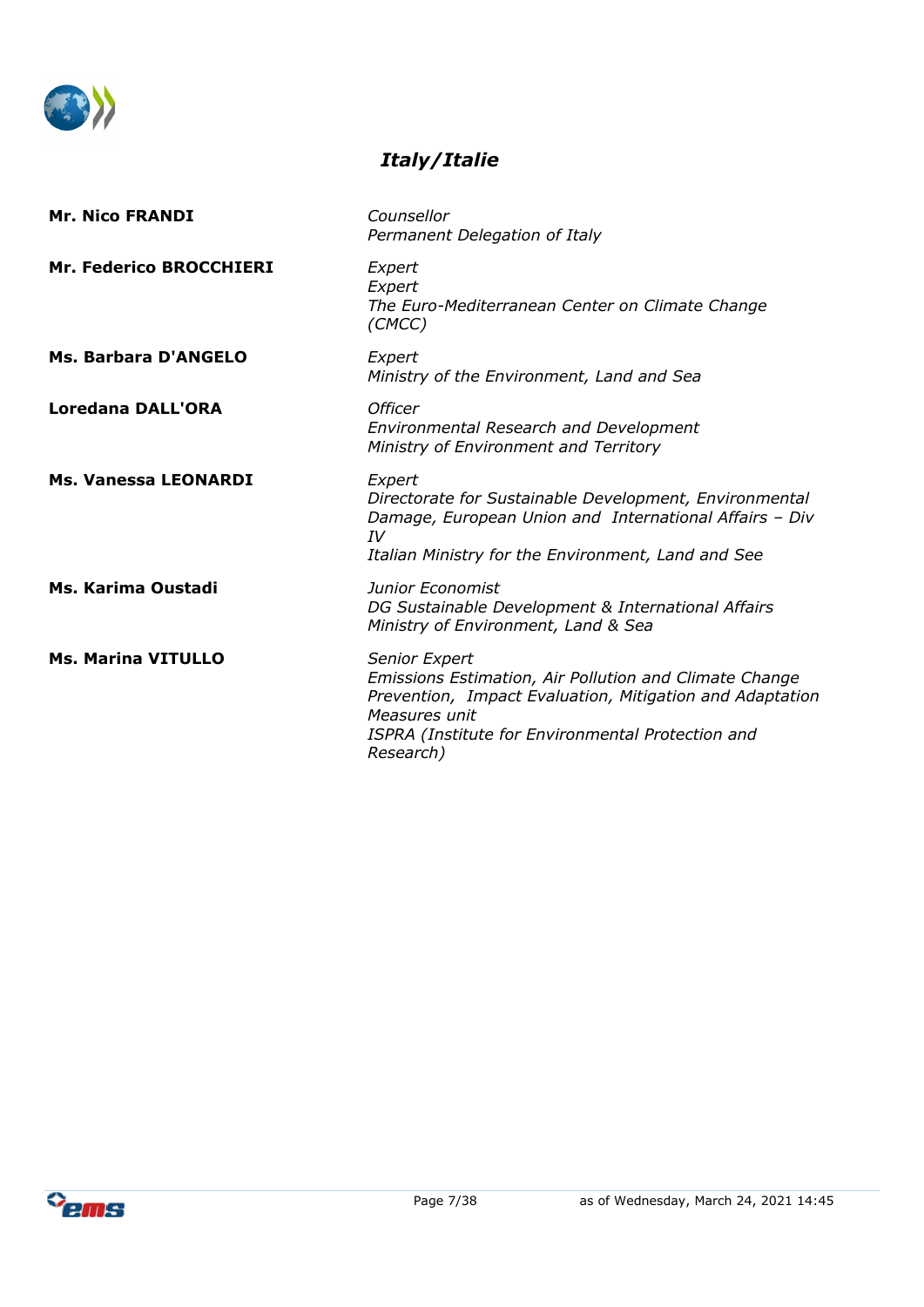

## *Japan/Japon*

| Mr. Kazuhisa KOAKUTSU         | Director for International Negotiations<br>Climate Change Policy Division<br>Ministry of the Environment                                            |
|-------------------------------|-----------------------------------------------------------------------------------------------------------------------------------------------------|
| <b>Dr. Noriko TAMIYA-HASE</b> | Senior Negotiator<br>Ministry of the Environment                                                                                                    |
| Mr. Masayuki FUJIOKA          | <b>Technical Official</b><br>Ministry of the Environment                                                                                            |
| Mr. Takashi MORIMOTO          | <b>Chief Analyst</b><br><b>Environment and Energy Department</b><br>Mitsubishi UFJ Research & Consulting Co., Ltd                                   |
| Mr. Toshiaki NAGATA           | Director<br>Energy Conservation and Renewable Energy Dept, Agency<br>for Natural Resources and Energy<br>Ministry of Economy, Trade and Industry    |
| <b>Ms. Mizuki SAITO</b>       | <b>Deputy Director</b><br>International Affairs Office, Commerce and Information<br><b>Policy Bureau</b><br>Ministry of Economy, Trade and Industry |
| <b>Ms. Kaori TAKAGI</b>       | <b>Chief Administrator</b><br>Multilateral Trade System Department<br>Ministry of Economy, Trade and Industry                                       |
| Mr. Taisei TAKEDA             | <b>Official</b><br>Ministry of Economy, Trade and Industry                                                                                          |
| Mr. Komatsu KIYOSHI           | Senior Researcher<br>The Insitutute Energy Economics, Japan                                                                                         |
| Mr. Yuji MIZUNO               | Senior Negotiator for Climate Change<br>Climate Change Division<br>Ministry of Foreign Affairs                                                      |
| <b>Ms. Momo SHIOYAMA</b>      | <b>Official</b><br>Ministry of Foreign Affairs                                                                                                      |
| Mr. Takafumi KIKUCHI          | <b>Official</b><br>Ministry of Foreign Affairs                                                                                                      |
| <b>Dr. Sho NAKAMURA</b>       | <b>First Secretary</b><br><b>Environment and Chemical Management</b><br>Permanent Delegation of Japan to the OECD                                   |

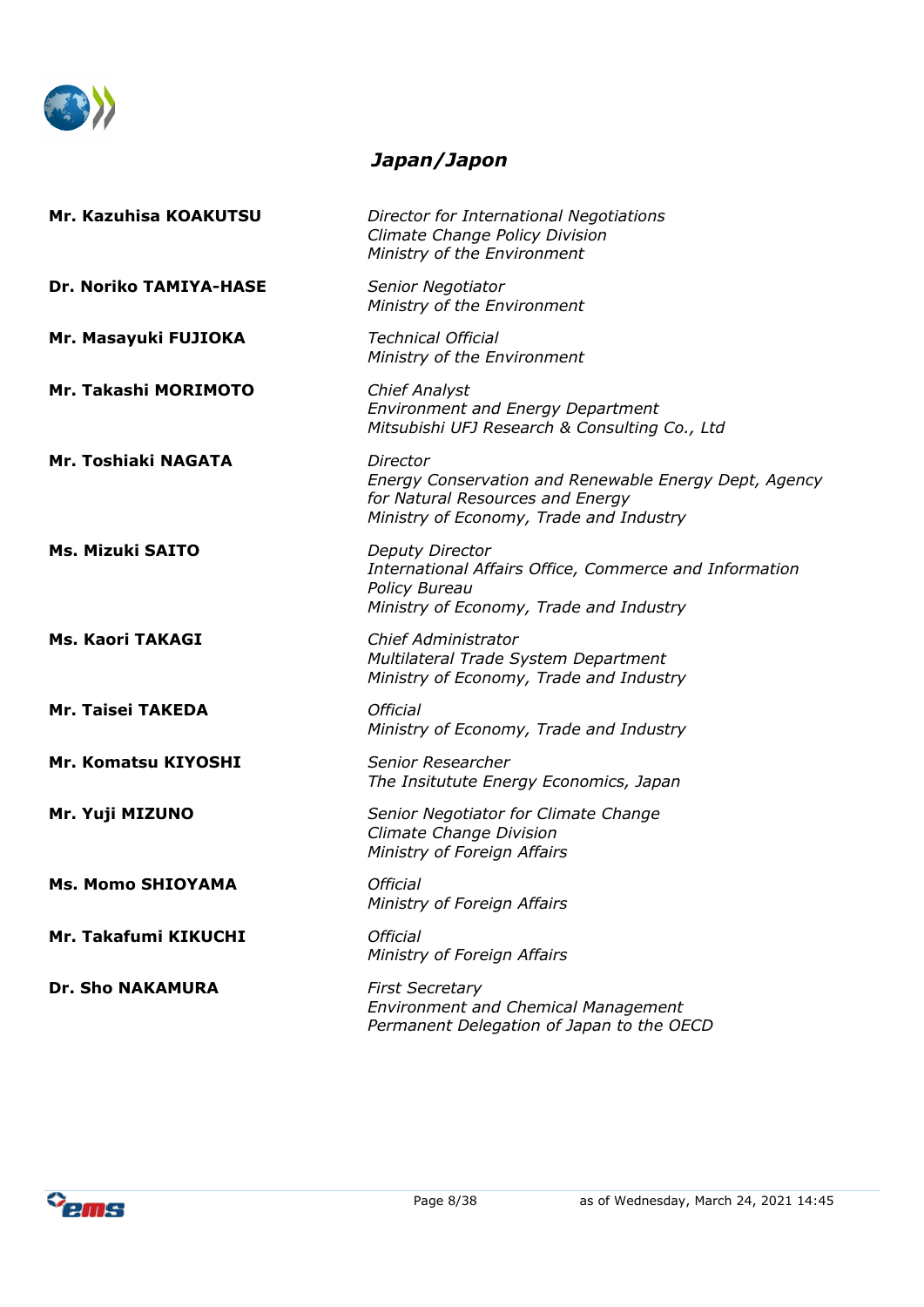

## *Korea/Corée*

| <b>Hyunsoo YUN</b>       | Director-General<br>Ministry of Foreign Affairs, Republic of Korea                                                                                |
|--------------------------|---------------------------------------------------------------------------------------------------------------------------------------------------|
| <b>Mr. Jun NAMKUNG</b>   | Second Secretary<br>Climate Change, Energy, Environment and Scientific<br><b>Affairs Bureau</b><br>Ministry of Foreign Affairs, Republic of Korea |
| Mr. Jae Hyuk JUNG        | Deputy Director<br>Climate Diplomacy and Green Economy Division<br>Ministry of Foreign Affairs                                                    |
| <b>Hye-Won CHOI</b>      | Deputy Director<br>Ministry of Environment, Republic of Korea                                                                                     |
| Mr. Jong-seo An          | Deputy Director<br><b>International Affairs Division</b><br>Ministry of Environment Korea                                                         |
| <b>Ms. Seoyoung LIM</b>  | Dept. of Climate Action<br>Korea Environment Corporation                                                                                          |
| Mr. Dong-Hyuk SHIN       | Greenhouse Gas Inventory and Research Center of Korea<br>Ministry of Environment, Republic of Korea                                               |
| Mr. Daeho LEE            | Sogang Institute of International and Area Studies                                                                                                |
| <b>Dr. Soonchul PARK</b> | Senior Researcher<br>Korea National Cleaner Production Center<br>Korea Institute of Industrial Technology                                         |
| <b>Kwanghee LEE</b>      | Korea Institute of Industrial Technology                                                                                                          |
| Dong Woon Noh            | Researcher<br>Korea Energy Economics Institute (KEEI)                                                                                             |
| <b>Ms. Sooin KIM</b>     | Researcher<br>Korea Energy Economics Institute (KEEI)                                                                                             |
| Mr. Juchang YI           | Counsellor<br>Permanent Delegation of Korea to the OECD                                                                                           |
| <b>Dr. Insung Son</b>    | <b>Associate Research Fellow</b><br>Korea Energy Economics Institute (KEEI)                                                                       |
|                          |                                                                                                                                                   |

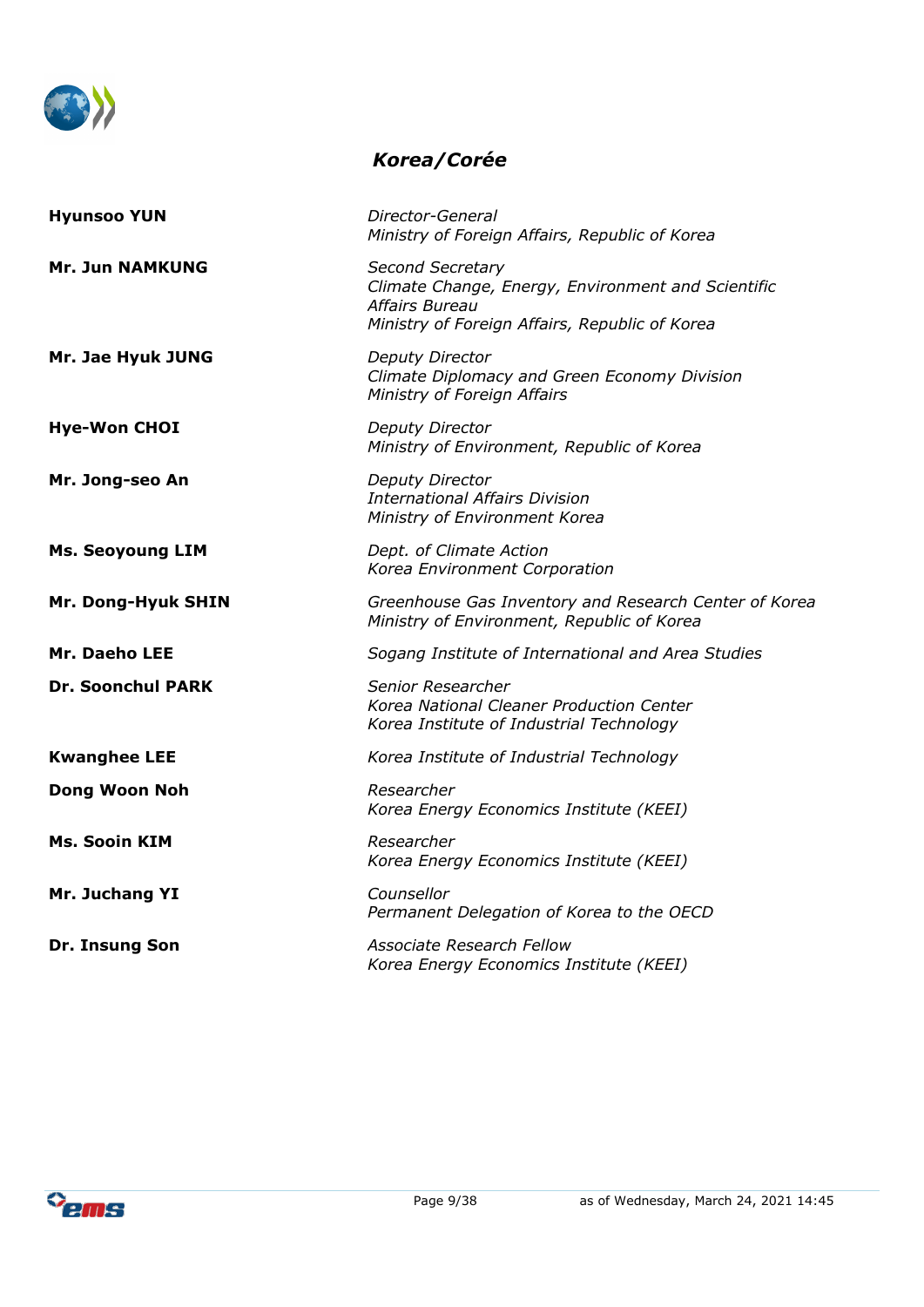

## *Mexico/Mexique*

| <b>Ms. Claudia OCTAVIANO</b>               | Director General for Climate Change<br>National Institute of Ecology and Climate Change (INECC)                                                                 |
|--------------------------------------------|-----------------------------------------------------------------------------------------------------------------------------------------------------------------|
| <b>Ms. Iris JIMENEZ CASTILLO</b>           | Directora General Adjunta de Cooperación Internacional:<br><b>International Affairs Unit</b><br>Secretaría de Medio Ambiente y Recursos Naturales<br>(SEMARNAT) |
| <b>Ms. Barbara URTAZA</b>                  | Subdirectora de Cooperación Bilateral y Cambio Climático<br>Secretariat of Environment and Natural Resources<br>(SEMARNAT)                                      |
| <b>Ms. Daniela HERNÁNDEZ</b>               | Jefa de Departamento para Cambio Climático<br>Secretariat of Environment and Natural Resources<br>(SEMARNAT)                                                    |
| <b>Ms. Isaura RIVERA TORAL</b>             | Enlace de Cooperación Internacional<br>Ministry of Environment and Natural Resources, Mexico                                                                    |
| <b>Ms. Valeria CRUZ BLANCAS</b>            | Coordinator for Sustainable Development<br>Ministry of Foreign Affairs, Mexico                                                                                  |
| <b>Ms. Josdeny Alely ALARCÓN</b>           | Head of Department for Climate Change<br>Ministry of Foreign Affairs, Mexico                                                                                    |
| Ms. María Luisa BUENROSTRO<br><b>LOERA</b> | <b>Policy Analyst</b><br>Permanent Delegation of Mexico to the OECD                                                                                             |

# *Netherlands/Pays-Bas*

| Mr. Bastiaan HASSING    | Netherlands Ministry of Economic Affairs and Climate<br>Policy                                                                            |
|-------------------------|-------------------------------------------------------------------------------------------------------------------------------------------|
| Mr. Kim SOLBERG         | Coordinator cluster international climate policy<br>Climate Directorate<br>Netherlands Ministry of Economic Affairs and Climate<br>Policy |
| <b>Mr. Harry VREULS</b> | Netherlands Enterprise Agency, RVO.nl                                                                                                     |

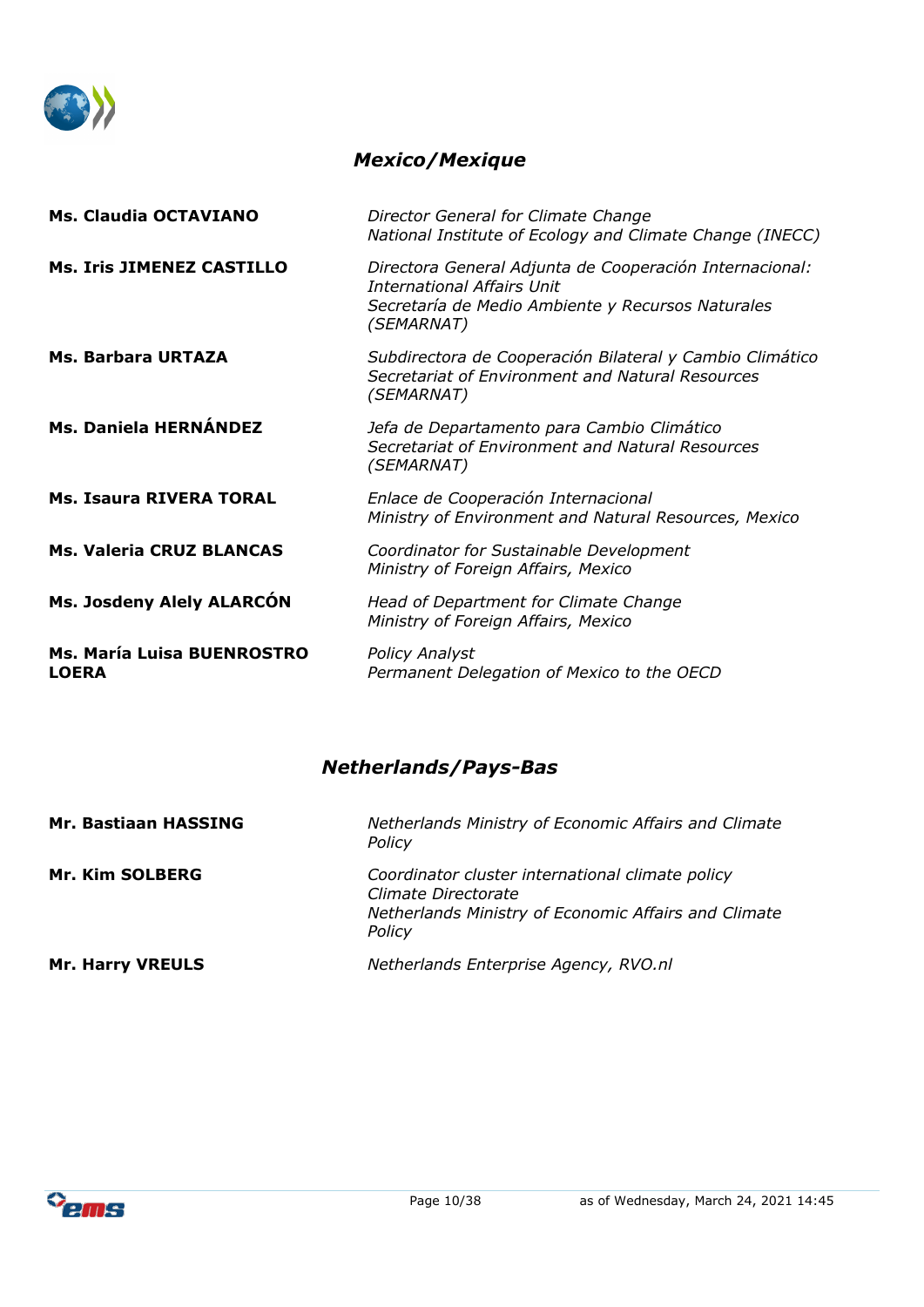

## *New Zealand/Nouvelle-Zélande*

| <b>Ms. Emily MATHIAS</b>      |                                                                                                                          |
|-------------------------------|--------------------------------------------------------------------------------------------------------------------------|
| <b>Ms. Helen PLUME</b>        | Principal Analyst, Climate Change<br>Ministry for the Environment                                                        |
| <b>Ms. Chloe Rumsey</b>       | Climate Change<br>Ministry for the Environment                                                                           |
|                               | Norway/Norvège                                                                                                           |
| <b>Ms. Bente HERSTAD</b>      | Policy director<br>Department of Climate, Energy and Environment<br>Norwegian Agency for Development Cooperation - NORAD |
| Mr. Henrik Hallgrim ERIKSEN   | <b>Chief Climate Negotiator</b><br>Climate Change Department<br>Ministry of Climate and Environment                      |
| <b>Mr. Hans Kolshus</b>       | Senior Adviser<br>Climate<br>Norwegian Environment Agency                                                                |
| <b>Ms. Monica CAMACHO</b>     | Norwegian Agency for Development Cooperation - NORAD                                                                     |
| <b>Ms. Charlotte PETERSEN</b> | Ministry of Climate and Environment                                                                                      |

## *Poland/Pologne*

**Mr. Jakub GIBEK** *Department of Climate Transition Planning and Strategy Ministry of Climate and Environment* **Mr. Maciej WERKOWSKI** *Senior Expert National Centre for Emissions Management*

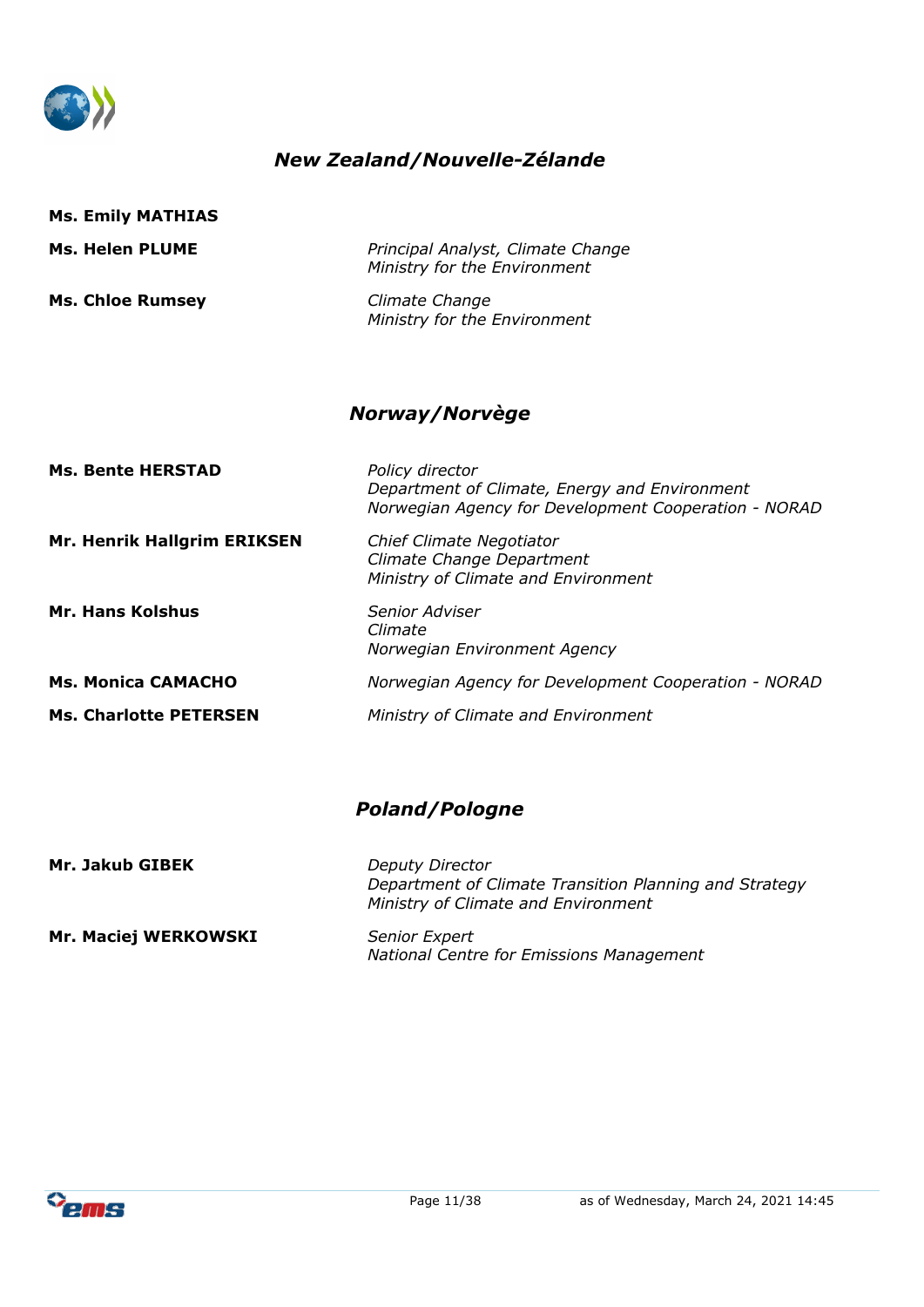

## *Portugal*

| Ms. Maria do Carmo Fernandes        | Climate Change Focal Point<br>Camões - Institute for Cooperation and Language (CICL) |
|-------------------------------------|--------------------------------------------------------------------------------------|
| Mr. André Amaro                     | Expert<br>Department of Climate Change<br>Portuguese Environment Agency              |
| <b>Mr. Paulo CANAVEIRA</b>          | Climate Change Department<br>Portuguese Environment Agency                           |
| <b>Ms. Maria OLIVEIRA FERNANDES</b> | Counsellor<br>Permanent Delegation of Portugal to the OECD                           |
| <b>Mr. Paulo LOURENÇO</b>           | Expert<br>DCLIMA<br>Environmental Portuguese Agency                                  |
| <b>Ms. Simone MACIEL</b>            | Expert<br>Environmental Portuguese Agency                                            |

# *Slovak Republic/République slovaque*

| Ms. Kristína GENDOVA RUZSIKOVA | <b>First Secretary</b><br>Permanent Delegation of the Slovak Republic to the OECD<br>Permanent Delegation of the Slovak Republic to the OECD |
|--------------------------------|----------------------------------------------------------------------------------------------------------------------------------------------|
| <b>Mr. Jozef Skultety</b>      | Director<br>Climate Change Policy Department<br>Ministry of Environment                                                                      |
| Dr. Janka SZEMESOVA            | Division Head<br>Department of Emissions and Biofuels<br>The Slovak Hydrometeorological Institute                                            |

# *Slovenia/Slovénie*

| Mr. Anže Šimnovec       | Senior Advisor, Climate Change Department<br>Ministry of the Environment and Spatial Planning |
|-------------------------|-----------------------------------------------------------------------------------------------|
| <b>Mr. Miran PIRNAT</b> | Ministry of the Environment and Spatial Planning                                              |

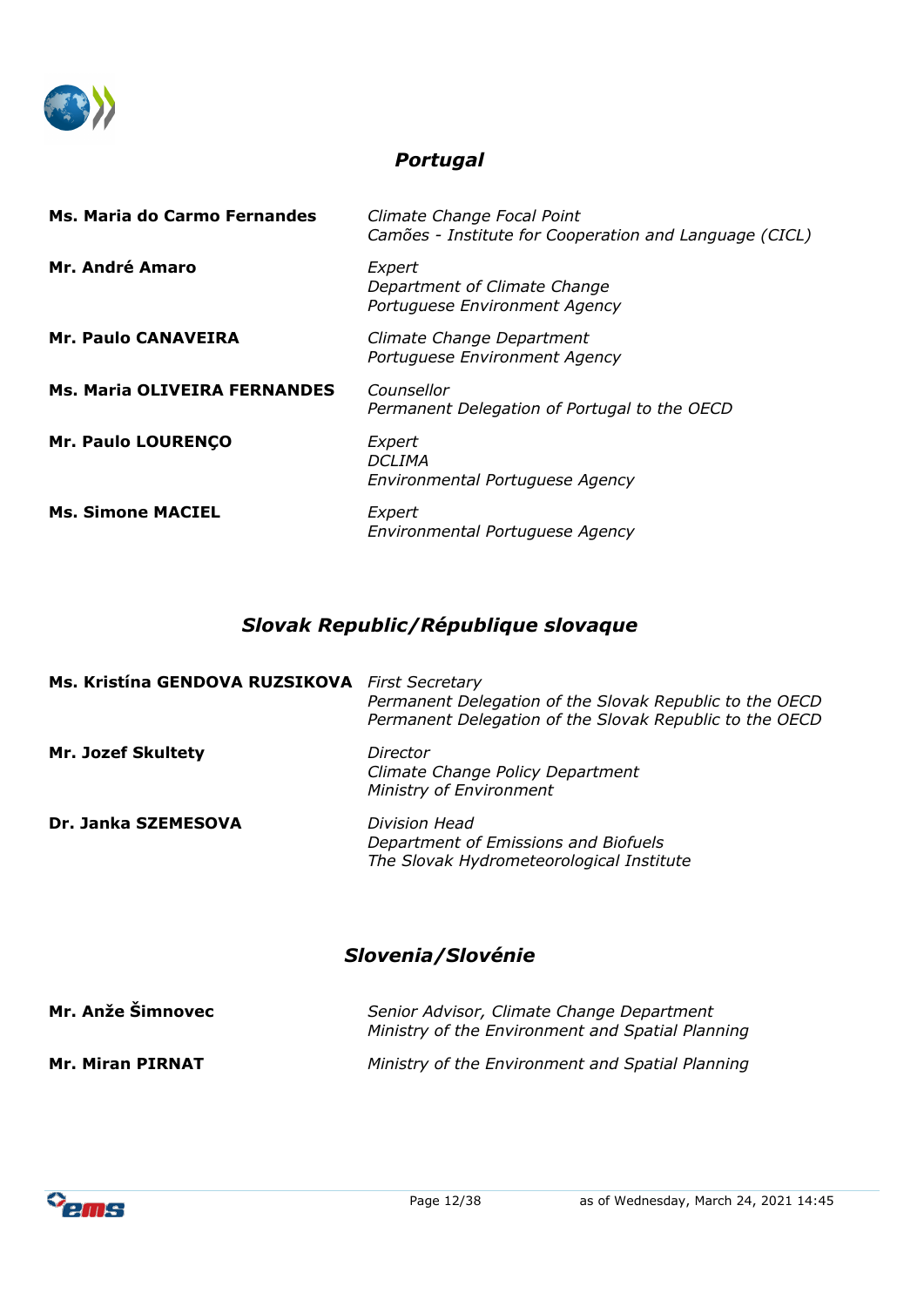

## *Spain/Espagne*

| <b>Mr. Urko DIEZ WEBSTER</b> | Ministry of Agriculture, Food and the Environment                                                                                  |
|------------------------------|------------------------------------------------------------------------------------------------------------------------------------|
| <b>Ms. Nuria SANZ</b>        | Conseiller(ère)<br>Ministry for the Ecological Transition<br>Ministère de la Transition Ecologique et du Defi<br>Demographique     |
| Ms. Cristina Garcia Díaz     | Spanish Climate Change Office (OECC)                                                                                               |
| <b>Mr. Rafael MATOS</b>      | Advisor<br>Office of the Secretary of State for the Environment<br>Ministry for Ecological Transition and Demographic<br>Challenge |
| Mr. Jesus Abraham BARTOLOMÉ  | Spanish Office of Climate Change<br>Ministry for the Ecological Transition and the Demographic<br>Challenge                        |

## *Sweden/Suède*

| <b>Mr. Joel BENGTSSON</b>   | Advisor<br>Naturvårdsverket - Swedish Environmental Protection<br>Agency |
|-----------------------------|--------------------------------------------------------------------------|
| <b>Ms. Annika CHRISTELL</b> | Senior Advisor<br>Swedish Environmental Protection Agency                |
| <b>Ms. Jennifer Unelius</b> | Swedish Environmental Proctection Agency                                 |
| <b>Mr. Martin VOGEL</b>     | Programme manager<br>Energimyndigheten/Swedish Energy Agency             |

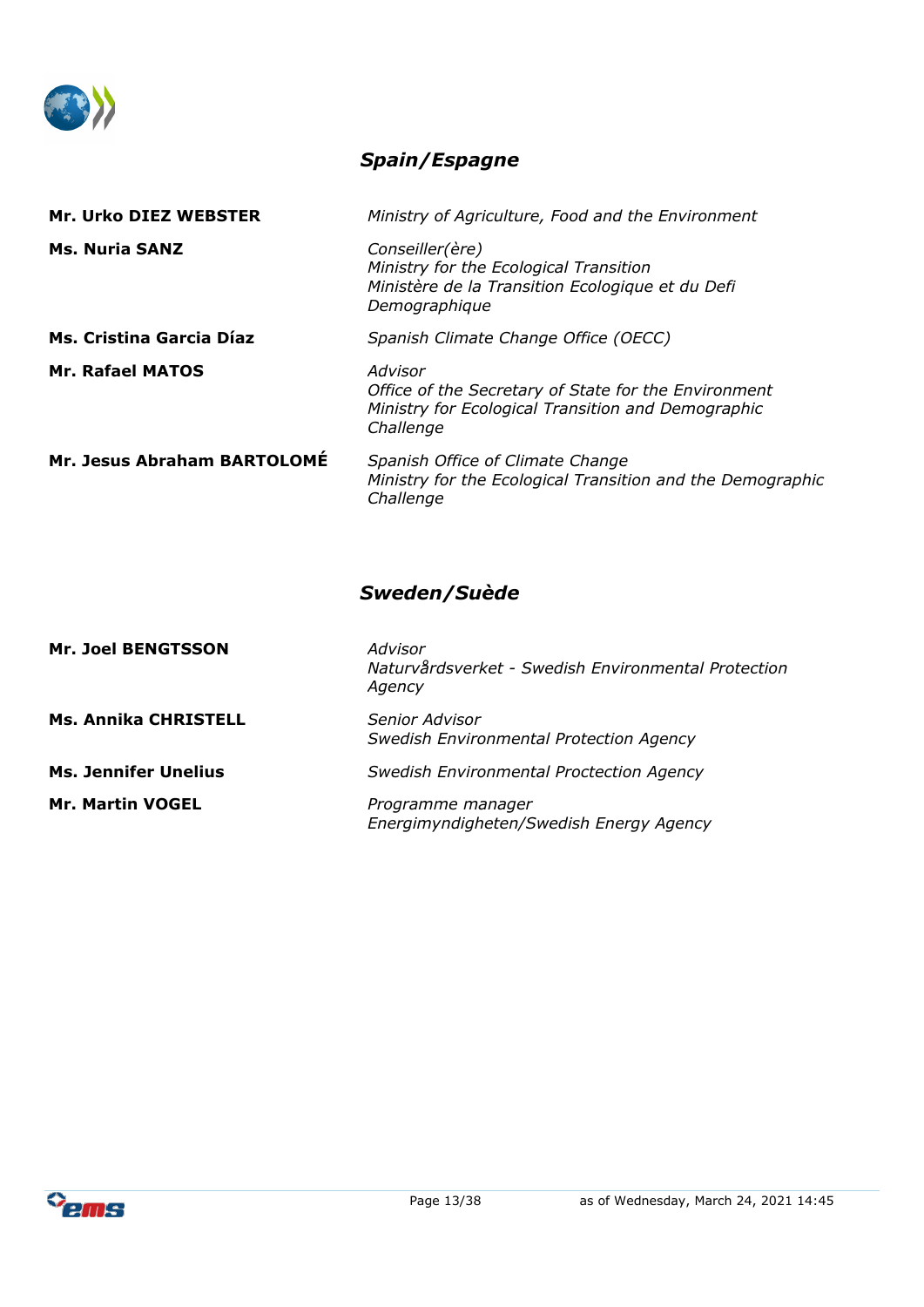

# *Switzerland/Suisse*

| <b>Ms. Gabriela BLATTER</b>  | Senior Policy Adviser<br>Département fédéral de l'environnement, des transports,<br>de l'énergie et de la communication - DETEC<br>Federal Office for the Environment (FOEN) |
|------------------------------|------------------------------------------------------------------------------------------------------------------------------------------------------------------------------|
| <b>Mr. Simon Fellermeyer</b> | <b>Senior Policy Advisor</b>                                                                                                                                                 |
| <b>Ms. Lydie-Line PAROZ</b>  | <b>Senior Policy Advisor</b><br>Federal Office for the Environment (FOEN)                                                                                                    |

# *Turkey/Turquie*

| Ms. Busra Sila AKSAKAL        | <b>Assistant Expert</b><br>Department of Energy Efficiency and Environment<br>Ministry of Energy and Natural Resources of the Republic<br>of Turkey |
|-------------------------------|-----------------------------------------------------------------------------------------------------------------------------------------------------|
| <b>Ms. Nesibe Feyza CIGER</b> | Department of Energy Efficiency and Environment<br>Republic of Turkey Ministry of Energy and Natural<br>Resources                                   |
| <b>Ms. Tugba DINCBAS</b>      | <i>Expert</i><br>Strategy and Budget Office of Turkish Republic                                                                                     |
| <b>Ms. Merve KARATEPE</b>     | Ministry of Environment and Urbanism                                                                                                                |
| Ms. Gozde OZ                  | <b>Assistant Expert</b><br>Presidency of Turkey, Presidency of Strategy And Budget                                                                  |
| Mr. Okan Ugurlu               | <b>Environment and Urbanization Assistant Specialist</b><br>Climate change and Adaptation Department<br>Ministry of Environment and Urbanization    |

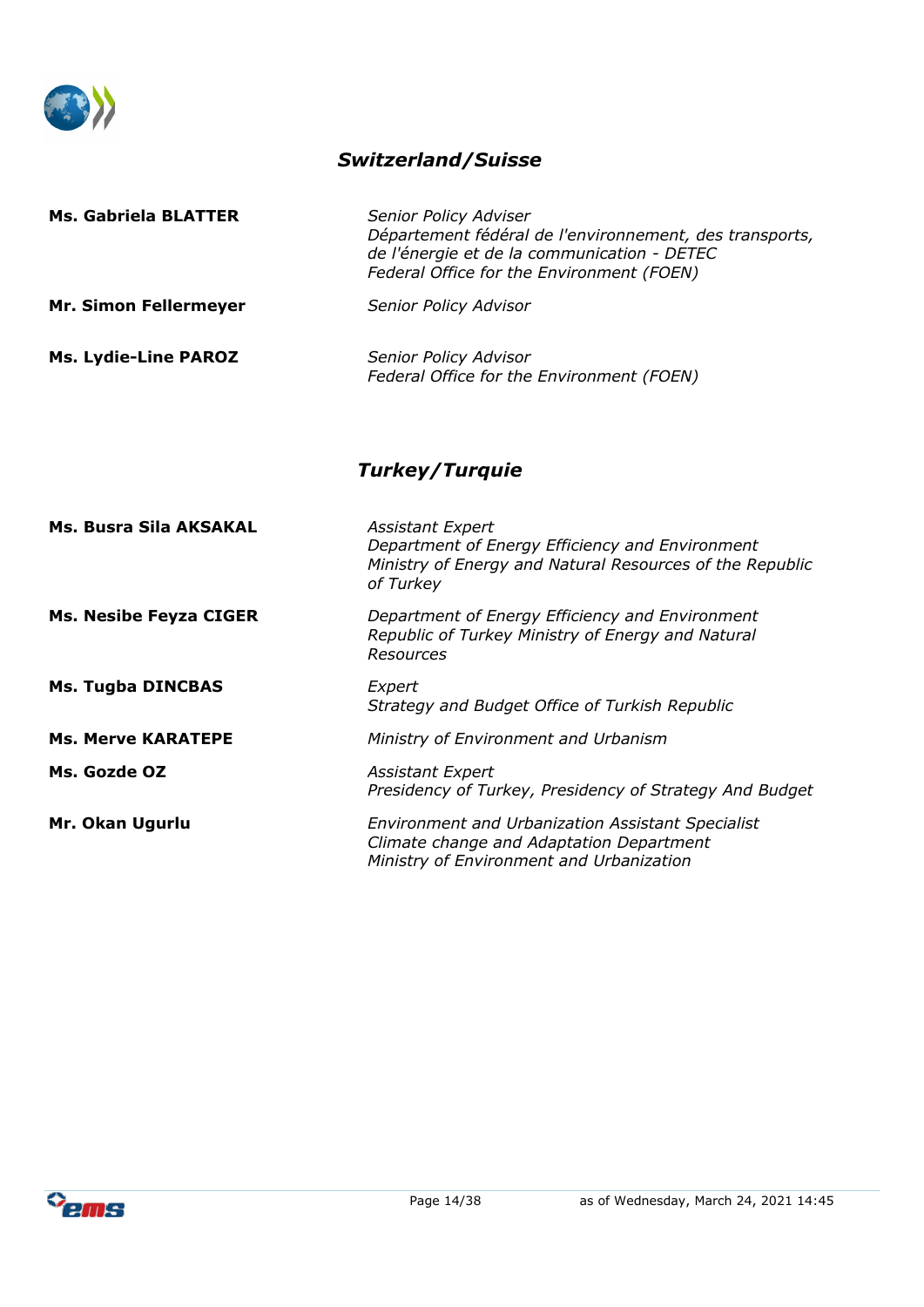

# *United Kingdom/Royaume-Uni*

| <b>Mr. Michael Button</b>    | Department for Business, Energy and Industrial Strategy<br>(BEIS)                  |
|------------------------------|------------------------------------------------------------------------------------|
| <b>Mr. David HYNES</b>       | Article 6 Negotiator<br>Cabinet Office UK                                          |
| <b>Ms. Felicity MORRISON</b> | Head of Implementation Negotiations - COP26 Unit,<br>Cabinet Office<br><b>BEIS</b> |
| <b>Mr. William Reay</b>      | Tranpsarency Negotiator<br>Cabinet Office COP26 unit                               |
| <b>Mr. Lewis RODGER</b>      | Head of Carbon Markets & Response Measures<br>Cabinet Office<br>UK Cabinet Office  |

# *United States/États-Unis*

| <b>Mr. Randy CARUSO</b>         | Office of Global Change<br>U.S. Department of State                                                                        |
|---------------------------------|----------------------------------------------------------------------------------------------------------------------------|
| Ms. Mausami DESAI               | <b>Environmental Engineer</b><br>Climate Change Division<br>US Environmental Protection Agency (EPA)                       |
| <b>Christine DRAGISIC</b>       | Foreign Affairs Officer<br><i>OES/EGC</i><br><b>US Department of State</b>                                                 |
| Mr. Ian LLOYD                   | Foreign Affairs Officer<br>U.S. Department of State                                                                        |
| <b>Ms. Molly PETERS-STANLEY</b> | Foreign Affairs Officer<br><i>OES/EGC</i><br><b>US Department of State</b>                                                 |
| Mr. Rohemir Ramirez-Ballagas    | Foreign Affairs Officer<br><i>OES</i><br>U.S. State Department                                                             |
| <b>Mr. Christopher SHERRY</b>   | <b>Senior Policy Analyst</b><br>Climate Change Division, Climate Policy Branch<br>US Environmental Protection Agency (EPA) |

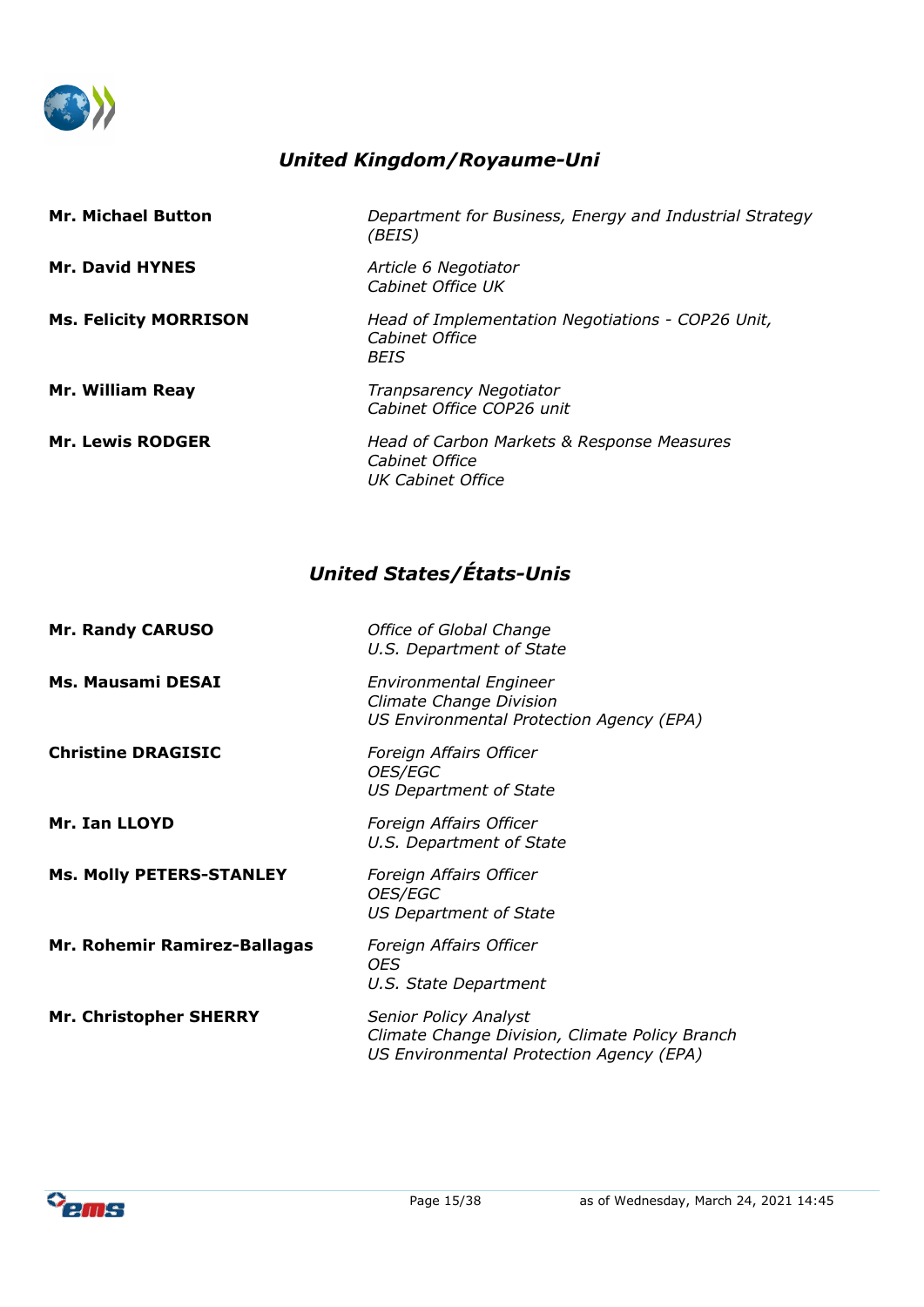

## *EU/UE*

| <b>Mr. Nicola ARDITO</b>      | International Relations<br>DG Climate                                                                                                                                        |
|-------------------------------|------------------------------------------------------------------------------------------------------------------------------------------------------------------------------|
| Mr. Nicola DI PIETRANTONIO    | Programme Manager<br>DG EuropeAid Development and Cooperation, Regional<br>Programmes Neighbourhood East<br><b>European Commission</b>                                       |
| <b>Mr. Franck GOUERY</b>      | DG CLIMA - European Commission                                                                                                                                               |
| <b>Mr. Martin HESSION</b>     | EU Policy Lead on Markets for the International<br>Negotiations and EU Negotiator on New Market Mechanism<br>International Carbon Markets Directorate<br>European Commission |
| <b>Ms. Katre KETS</b>         | European Commission, DG Climate Action                                                                                                                                       |
| <b>Mr. Julius LANGENDORFF</b> | Deputy Head<br>Trade and Sustainable Development, Generalised System<br>of Preferences<br>European Commission (DG Trade)                                                     |
| <b>Mr. Miles PERRY</b>        | <b>Policy Officer</b><br>European Commission, DG Climate Action                                                                                                              |

## *Costa Rica*

| Ms. Kathia Aguilar          | Dirección de Cambio Climático                                               | Ministerio de Ambiente y Energía de Costa Rica                                                                        |
|-----------------------------|-----------------------------------------------------------------------------|-----------------------------------------------------------------------------------------------------------------------|
| Mr. Felipe DE LEÓN          | Advisor<br>Climate Change Directorate<br>Ministry of Environment and Energy |                                                                                                                       |
| Ms. Agripina Jenkins-Rojas  | Consultant on climate change<br>Ministry of Environment and Energy          |                                                                                                                       |
|                             | Brazil/Brésil                                                               |                                                                                                                       |
| Ms. Ana Elisa Almeida Ayres | in Marine Union Waters                                                      | Head of the Department for the Regulation of Aquaculture<br>Ministry of Agriculture, Livestock and Food Supply (MAPA) |
| Dr. Gustavo Barbosa Mozzer  | <b>Relations</b>                                                            | Researcher at the Secretariat of Intelligence and Strategic<br>Ministry of Agriculture, Livestock and Food Supply     |
| $O_{\text{max}}$            | Page 16/38                                                                  | as of Wednesday, March 24, 2021 14:45                                                                                 |

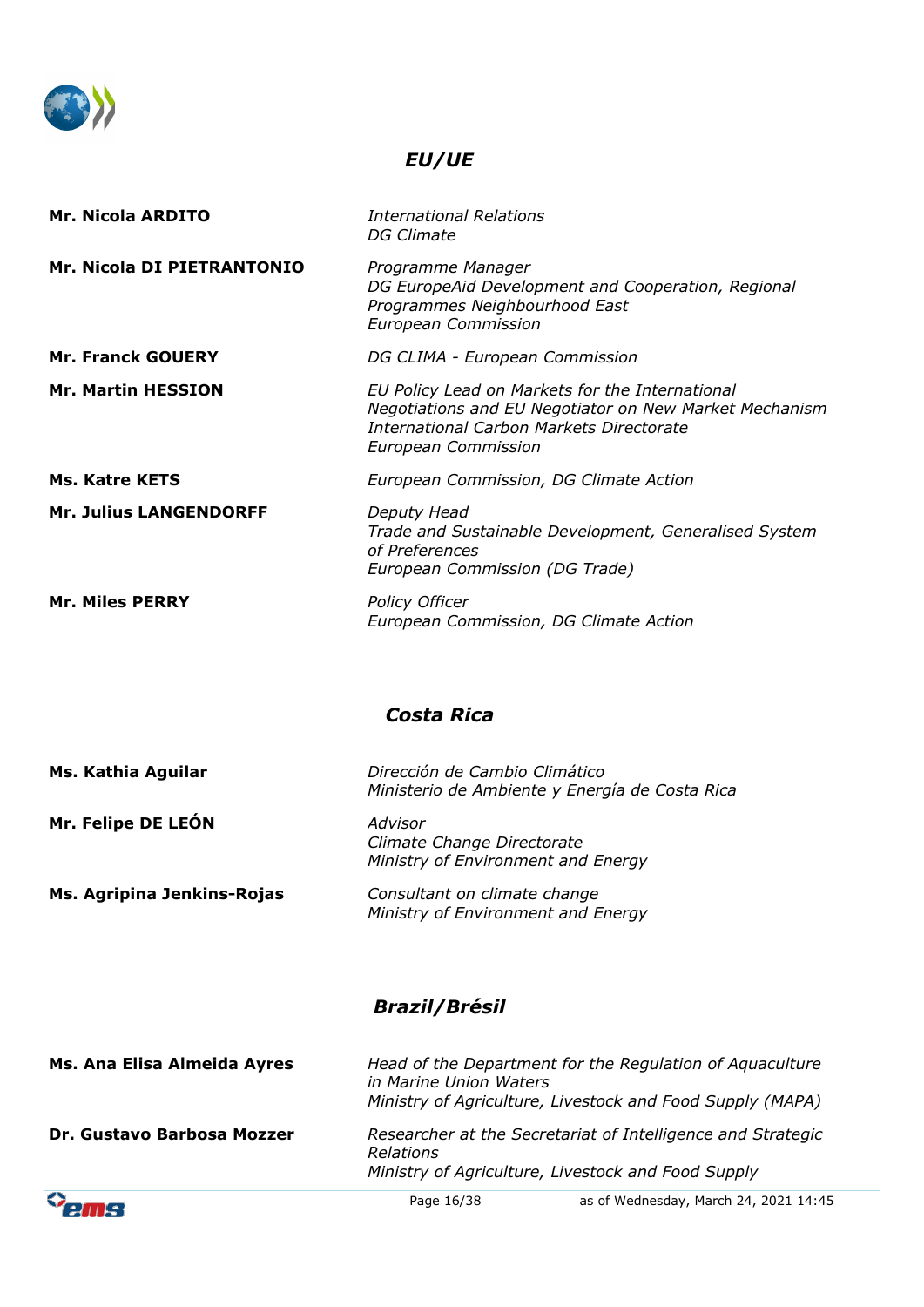

| <b>Mr. Matheus Bastos</b>                         | Assistant at the Divison of Environment II<br>Division of the Environment II<br>Ministry of Foreign Affairs                                        |
|---------------------------------------------------|----------------------------------------------------------------------------------------------------------------------------------------------------|
| Mr. Rafael BRITO PEREIRA                          | Analyst<br>Ministry of Environment (MMA), Brazil                                                                                                   |
| Ms. Catarina Cardoso de Melo                      | Chief-Operational Officer for Oceanic Fisheries<br>Ministry of Agriculture, Livestock and Food Supply (MAPA)                                       |
| <b>Ms. Marina Carrilho Soares</b>                 | Terceira-secretária<br>Divisão de Meio Ambiente II<br>Ministry of Foreign Affairs of Brazil                                                        |
| Ms. Marianna Sanae Coutinho<br>Ashiuchi           | <b>Head of the Winter Cereals Division</b><br>Ministry of Agriculture, Livestock and Food Supply (MAPA)                                            |
| Ms. Emília de Barros Mafra<br>Lapenda             | Director of the Department of Monitoring and Supervision<br>Ministry of Agriculture, Livestock and Food Supply (MAPA)                              |
| Mr. Humberto Navarro de Mesquita<br><b>Junior</b> | Director of Forestry Research and Information<br>Brazilian Forest Service (SFB)                                                                    |
| Ms. Beata Emoke Madari                            | Researcher<br>Brazilian Agricultural Research Corporation (EMBRAPA)                                                                                |
| Ms. Fernanda Garcia Sampaio                       | Ministry of Agriculture, Livestock and Food Supply (MAPA)                                                                                          |
| Ms. Ana Rita Lopes Farias Freddo                  | Analyst and Agronomist Engineer<br>DIPAI/SUEAS/GEAFS<br>The National Supply Company (CONAB)                                                        |
| Ms. Larissa Oliveira Rêgo                         | Director of the Department of Registration Policies and<br><b>Land Regularization</b><br>Ministry of Agriculture, Livestock and Food Supply (MAPA) |
| Ms. Déborah Oliveira Rodrigues                    | <b>Head of Continental Fisheries</b><br>Ministry of Agriculture, Livestock and Food Supply (MAPA)                                                  |
| Dr. Giampaolo Pellegrino                          | Researcher<br><b>Agricultural Informatics</b><br>Embrapa Informática Agropecuária                                                                  |
| Dr. Maria José SAMPAIO                            | Embrapa Strategic Policies<br>Brazilian Agricultural Research Organization (Embrapa)<br>Ministry of Agriculture                                    |
| <b>Dr. Maurício SCHNEIDER</b>                     | Consultor Legislativo<br>Consultoria Legislativa<br>Camara dos Deputados (chamber of representatives)                                              |
| <b>Ms. Ianelli Sobral Loureiro</b>                | Advisor to the Directory of Agricultural Policies and<br>Information<br>The National Supply Company (CONAB)                                        |
| Mr. KLEBER SOUZA DOS SANTOS                       | SOCIO-ENVIRONMENTAL AFFAIRS ADVISORY<br>Ministry of Agriculture, Livestock and Food Supply                                                         |

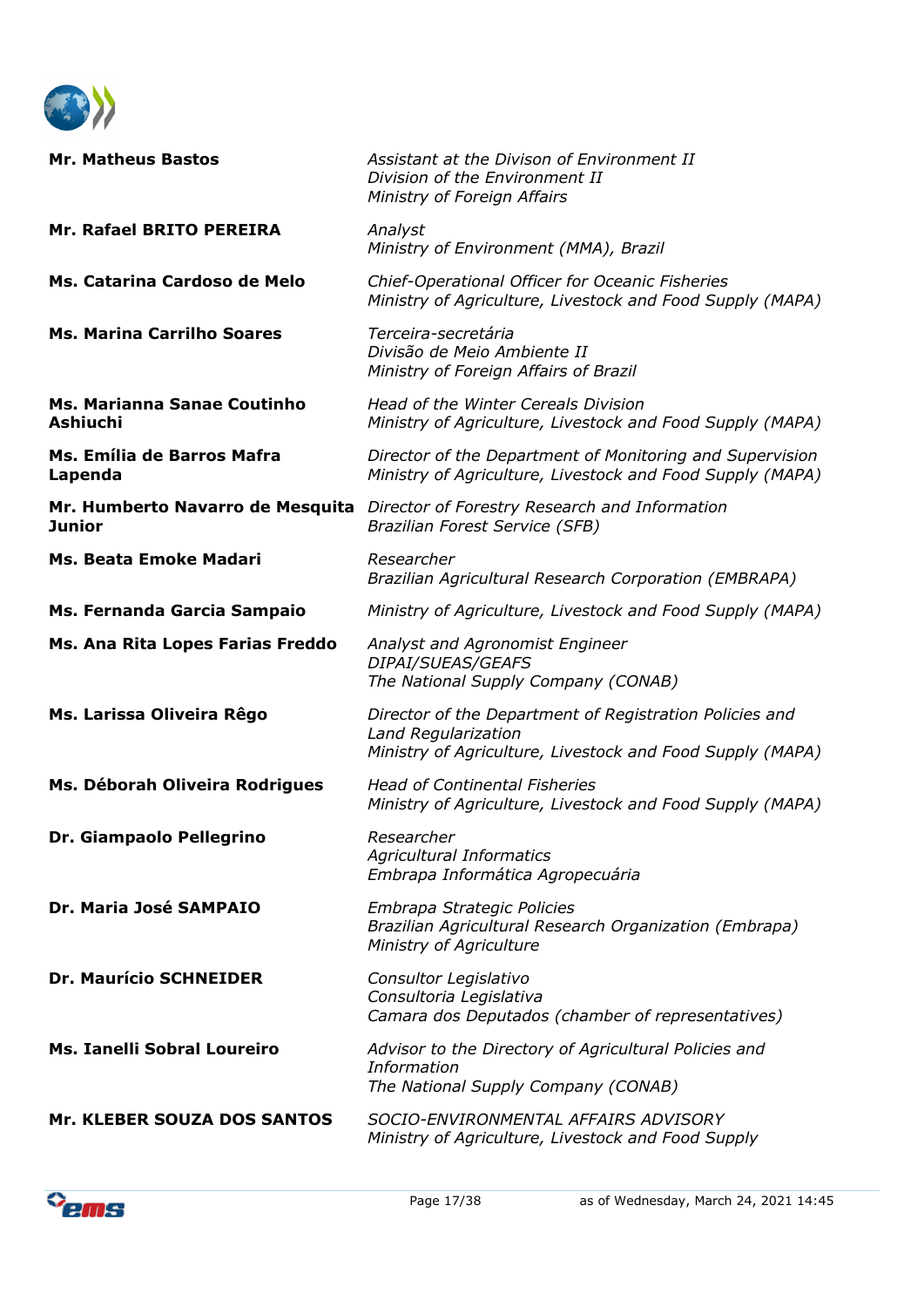

**Mr. Flavio Tadeu Costa Silva** *analyst*

*International Sustainability Negotiations Ministry of Agriculture, Livestock and Food Supply (MAPA)*

## *People's Republic of China/République populaire de Chine*

**Dr. Maosheng DUAN** *Institute of Nuclear and New Energy Technology Global Climate Change Institue (GCCI) - Tsinghua University*

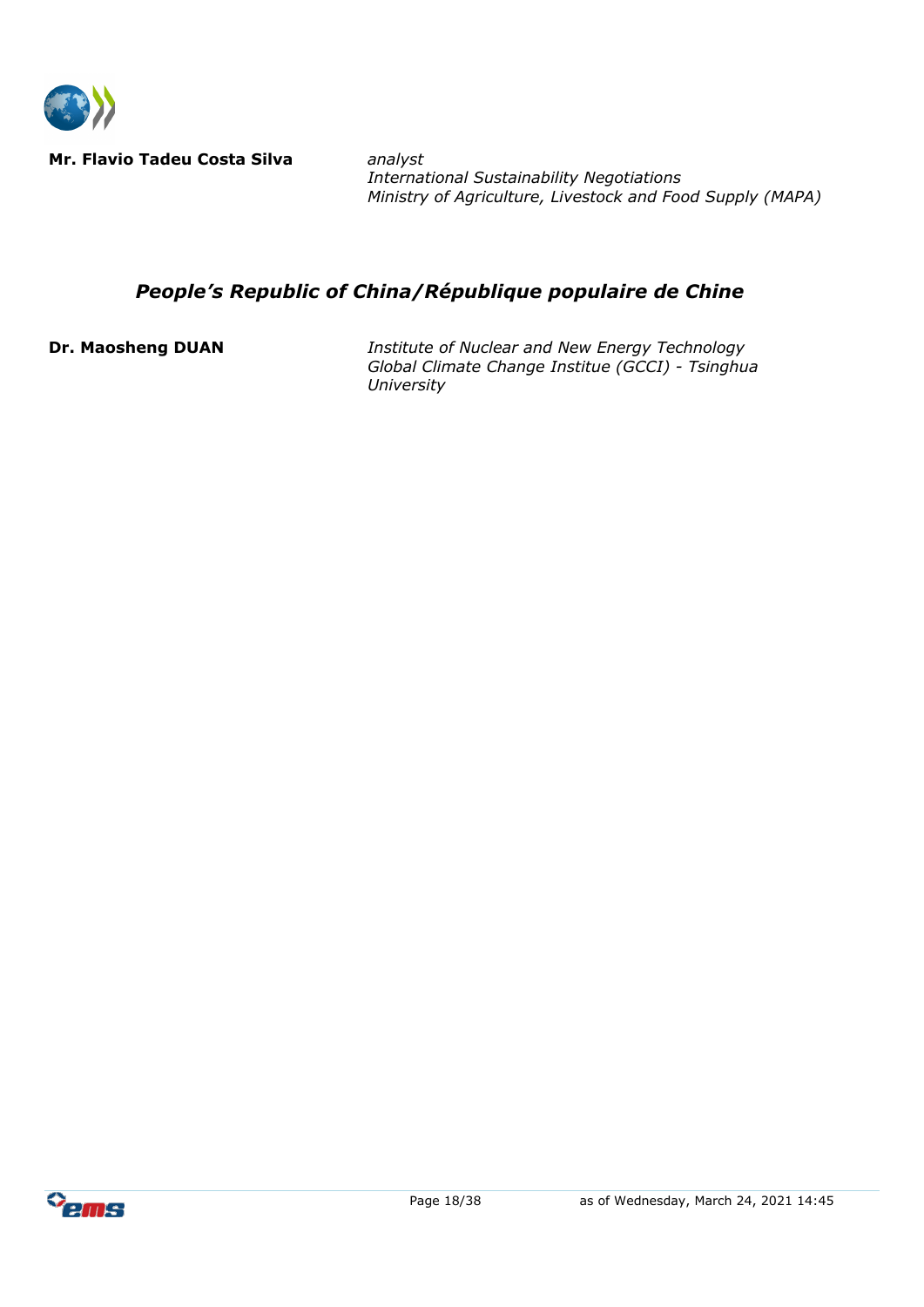

## *Argentina/Argentine*

| <b>Mr. Martin Amodio</b>        | Subsecretaría de Planeamiento Energético - Secretaría de<br>Energía<br>Ministerio de Economía de Argentina                                          |
|---------------------------------|-----------------------------------------------------------------------------------------------------------------------------------------------------|
| Mr. Gustavo Barbaran            | Secretaría de Energía, Argentina                                                                                                                    |
| Ms. Stefania D'Annibali         | <b>GHG Inventory Expert</b><br>Mitigation and GHG Inventory Division<br>Ministerio de Ambiante y Desarollo Sostenible - Argentina                   |
| Mr. Sebastian Galbusera         | National Climate Change Directorate<br>Ministerio de Ambiente y Desarrollo Sostenible                                                               |
| Mr. Guillermo Koutoudjian       | Coordinator of International Affairs<br>Government Secretariat of Energy of the Ministry of<br>Finance of the Argentine Republic                    |
| <b>Mr. Alejandro MITRI</b>      | Secretary<br>Directorate of Multilateral Economic Affairs and G-20<br>Ministry for Foreign Affairs                                                  |
| Ms. Macarena Maia Moreira Muzio | Coordinator for inventories and mitigation in the Climate<br>Change Department<br>Ministry of Environment and Sustainable Development,<br>Argentina |
| <b>Dr. Luis Panichelli</b>      | <b>Technical Expert</b><br>Climate Change Division<br>Ministry of Environment and Sustainable Development,<br>Argentina                             |
| <b>Ms. Romina Piana</b>         | National Directorate of Climate Change of Argentina                                                                                                 |
| <b>Rocio Rodriguez</b>          | Ministerio de Economía de Argentina                                                                                                                 |

#### *Belize*

**Ms. Kristin QUI** *Climate Policy Advisor - SIDS Support Climate Analytics gGmbH*

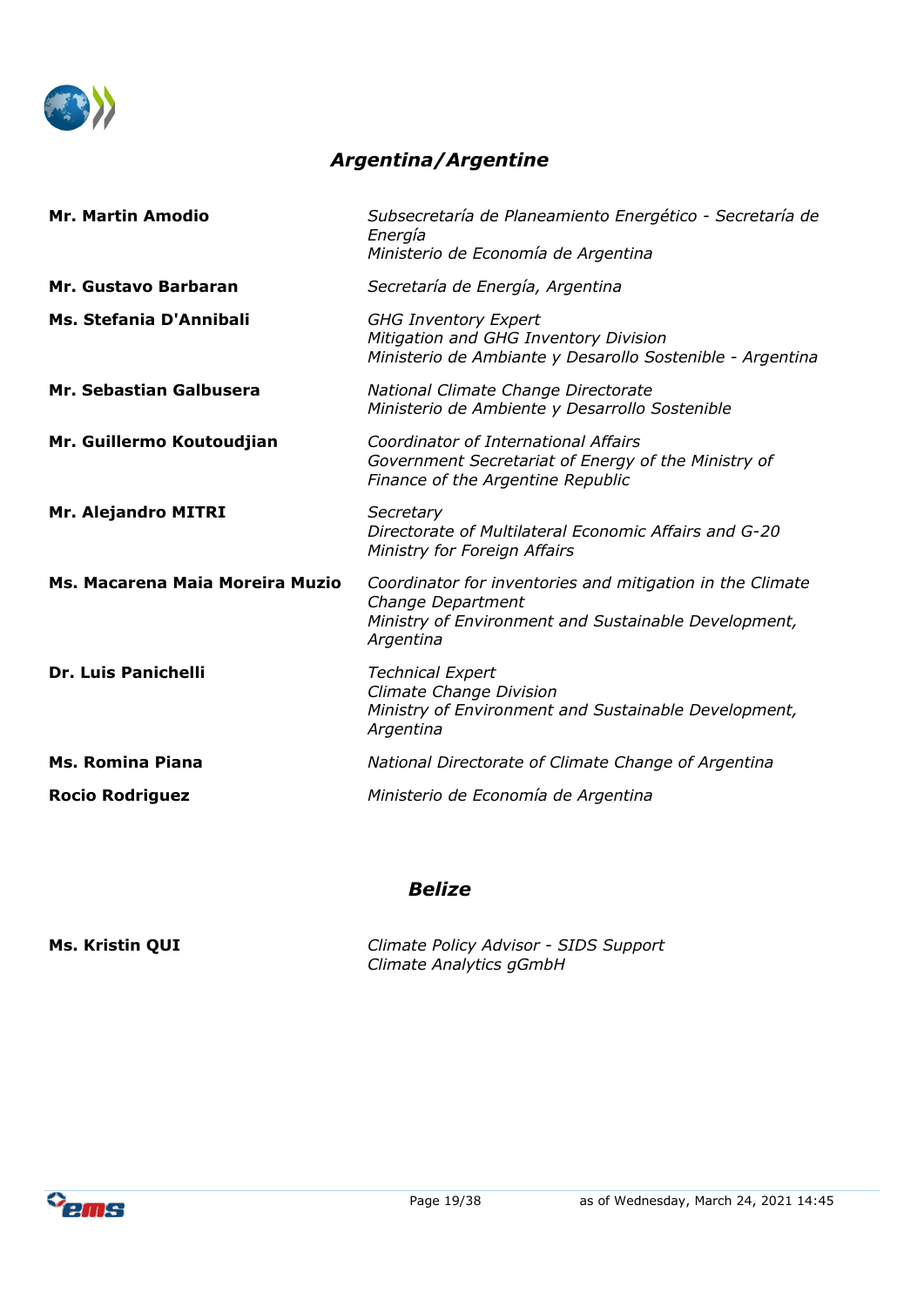

## *Benin/Bénin*

| Mr. Moudjahid Akorede WABI | Ministry Of Living Environment And Sustainable<br>Development                                                                    |
|----------------------------|----------------------------------------------------------------------------------------------------------------------------------|
| Mr. Wilfried BIAO MONGAZI  | Direction Générale de l'Environnement et du Climat<br>(DGEC)<br>Ministère du Cadre de Vie et du Développement Durable<br>(MCVDD) |

## *Ethiopia/Éthiopie*

| Mr. Gebru Jember ENDALEW | Institutions Development and Partnership advisor<br>Global Green Growth Institute (GGGI)                                                                        |
|--------------------------|-----------------------------------------------------------------------------------------------------------------------------------------------------------------|
| Tirhas Mebrahtu Hindeya  | Director for Resource Mobilization, Project Monitoring and<br><b>Evaluation Directorate</b><br>Environment, Forest and Climate Change Commission of<br>Ethiopia |

#### *Gambia/Gambie*

**Ms. Sandra GREINER** *Lead Consultant*

*Gambia Climate Focus*

## *Grenada/Grenade*

**Dr. Hugh SEALY** *Energy And Sustainable Development Advisor Ministry of Finance, Planning, Economy, Energy and Cooperatives*

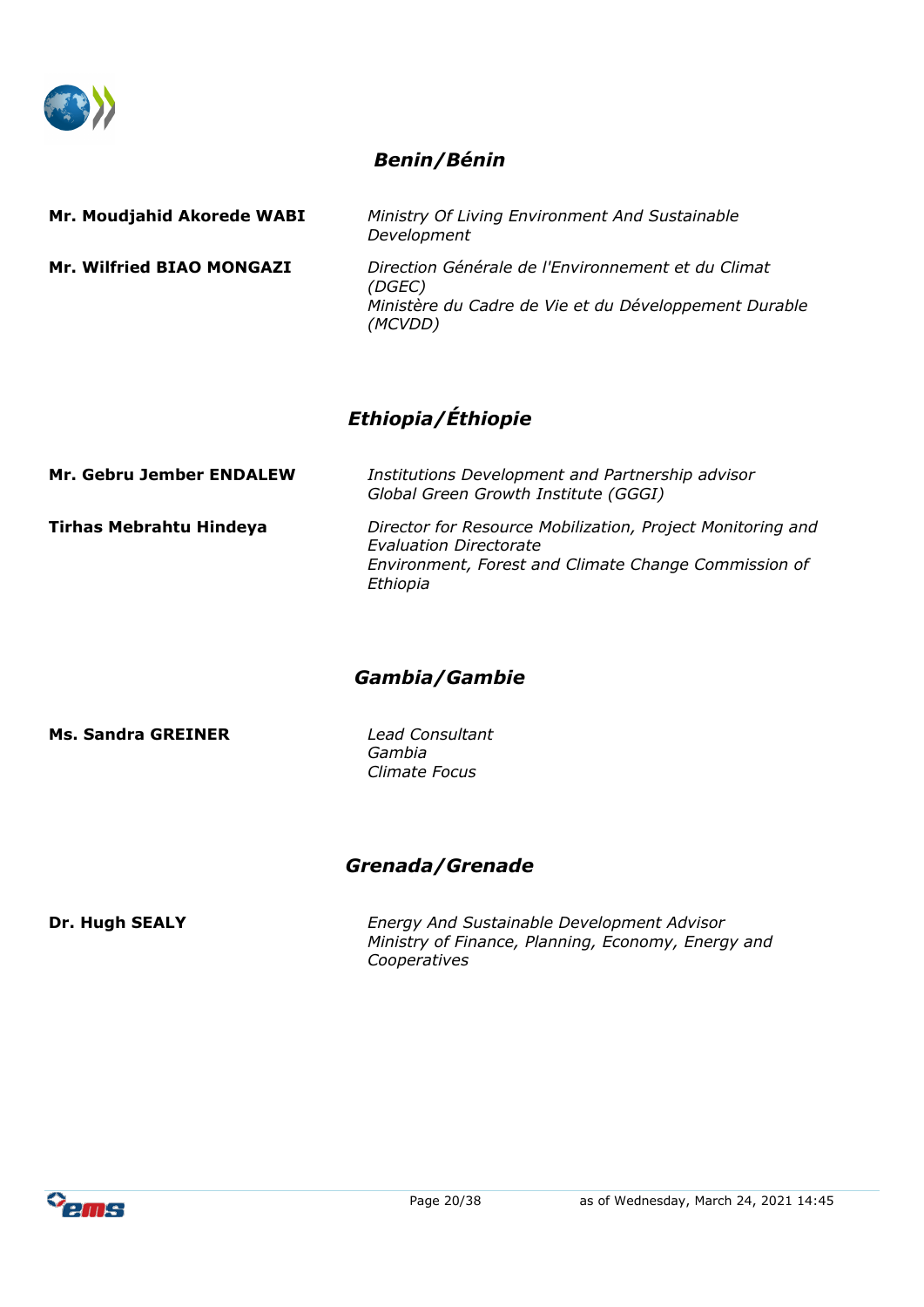

## *Jordan/Jordanie*

**Ms. Ruba Ajjour** *Manager of Climate Change Studies Royal Scientific Society*

#### *Kenya*

**Mr. Michael Ochieng Okumu** *Deputy Director, Climate Change Negotiations and Finance Climate Change Directorate Ministry of Environment and Forestry of Kenya*

#### *Kingdom of Eswatini/Royaume d'Eswatini*

**Mr. Khetsiwe Khumalo** *Climate Change Programme Coordinator Ministry of Tourism and Environmental Affairs, Eswatini Meteorological Services*

## *Lebanon/Liban*

**Mr. Vahakn Kabakian** *Climate Change Advisor/Project Manager Climate Change Unit Ministry of Environment*

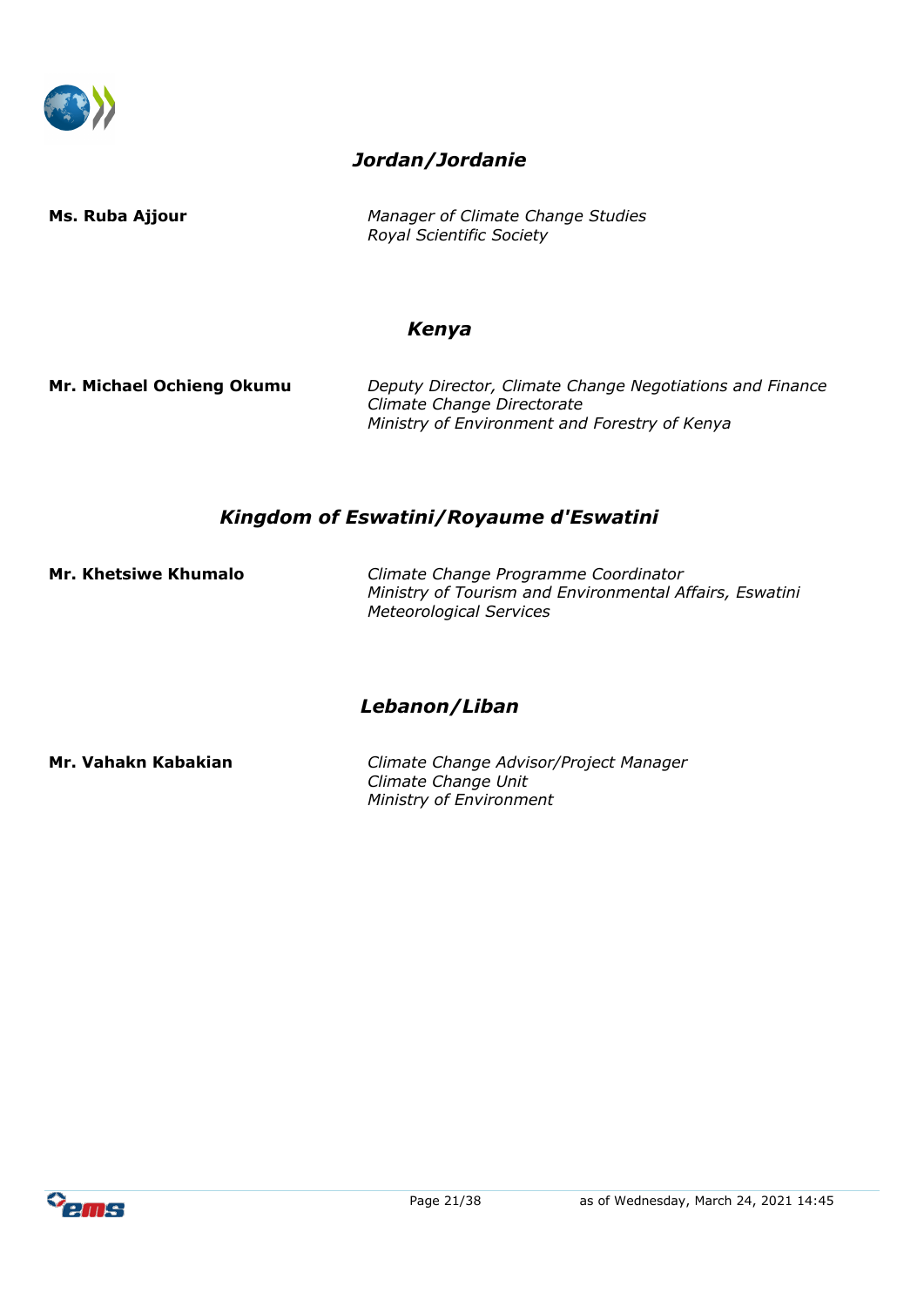

## *Malta/Malte*

| Ms. Marija Gatt         | Climate Change Unit<br><b>Malta Resources Authority</b>                                                                                  |
|-------------------------|------------------------------------------------------------------------------------------------------------------------------------------|
| <b>Mr. David Muscat</b> | Assistant Director<br>Directorate for the Environment and Climate Change<br>Ministry for the Environment, Climate Change and<br>Planning |
| <b>Mr. James Sammut</b> | <b>Malta Resources Authority</b>                                                                                                         |
| Ms. Ioanna Thoma        | <b>Malta Resources Authority</b>                                                                                                         |

#### *Mauritania/Mauritanie*

**Alioune Fall** *Ministère de l'Environnement et du Développement Durable de Mauritanie*

## *Nigeria/Nigéria*

**Asmau Jibril** *Overseeing Head, Mitigation Division Department of Climate Change Federal Ministry of Environment Abuja, Nigeria*

#### *Republic of North Macedonia/République de Macédoine du Nord*

**Ms. Ema Guseva** *Ministry of Environment and Physical Planning, North Macedonia*

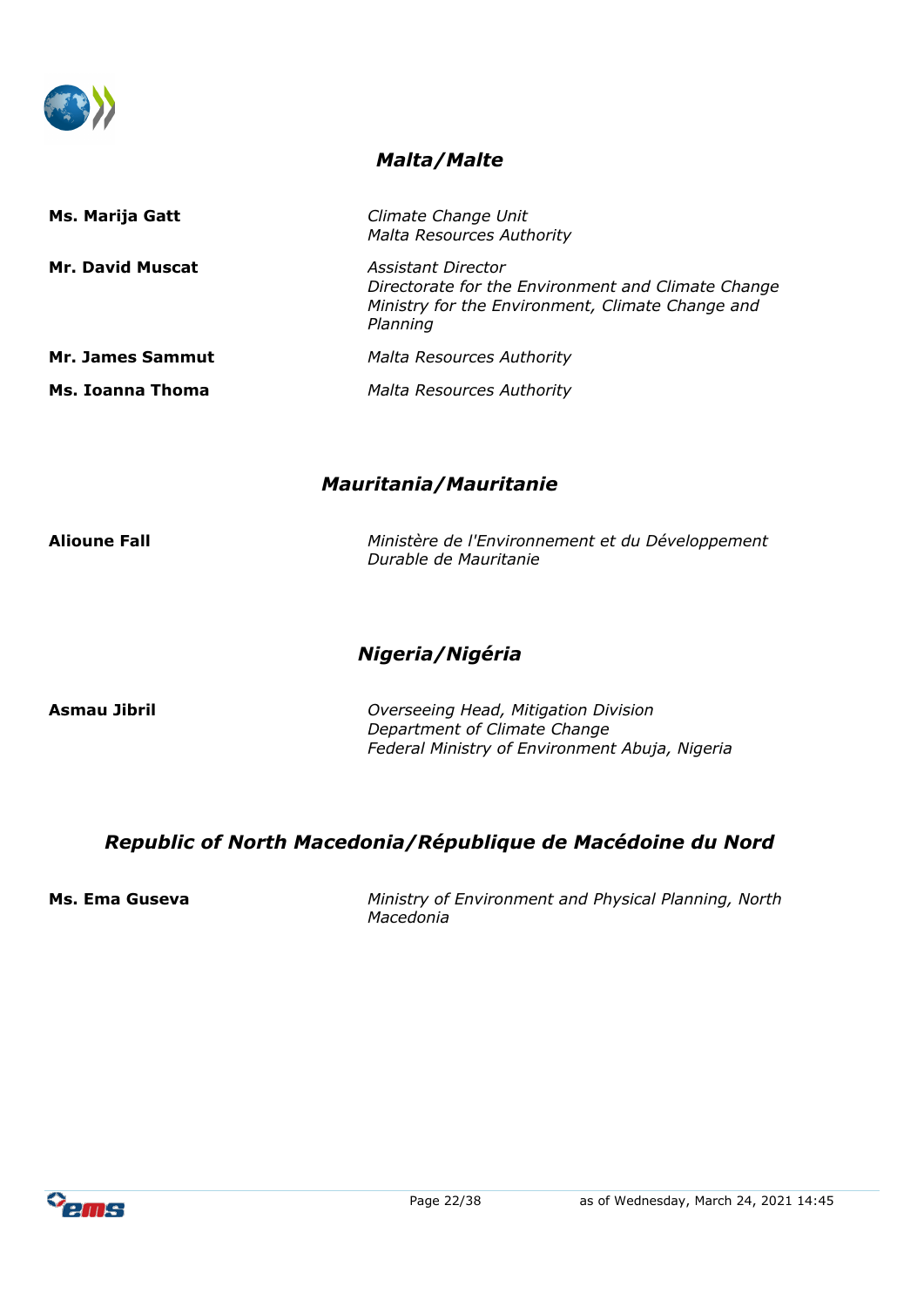

## *Saudi Arabia/Arabie saoudite*

| Ms. Maria Jishi  | Ministry of Energy, Saudi Arabia                                   |
|------------------|--------------------------------------------------------------------|
| Ms. Marwah Khan  | Kingom of Saudi Arabia Ministry of Energy and Mineral<br>Resources |
| Mr. Ayman Shasly | Ministry of Energy, Saudi Arabia                                   |

#### *Senegal/Sénégal*

**Mr. El Hadji Mbaye DIAGNE** *Directeur Général*

*LDC and African Group of Negotiators (AGN) Lead Negotiator on Market Issues Afrique - Energie - Environnement*

## *Singapore/Singapour*

| Mr. Ibrahim Hassan        | National Parks Board                                                                                                                      |
|---------------------------|-------------------------------------------------------------------------------------------------------------------------------------------|
| Ms. Alyssa Ng             | Assistant Manager (International Policy)<br>Policy and Planning<br>National Climate Change Secretariat (NCCS), Prime<br>Minister's Office |
| Mr. Muslim Anshari RAHMAN | Assistant Director (International Policy)<br>National Climate Change Secretariat, Strategy Group,<br>Prime Minister's Office              |

#### *Zimbabwe*

**Mr. Lawrence Mashungu** *Mitigation Expert*

*Climate Change Management Department*

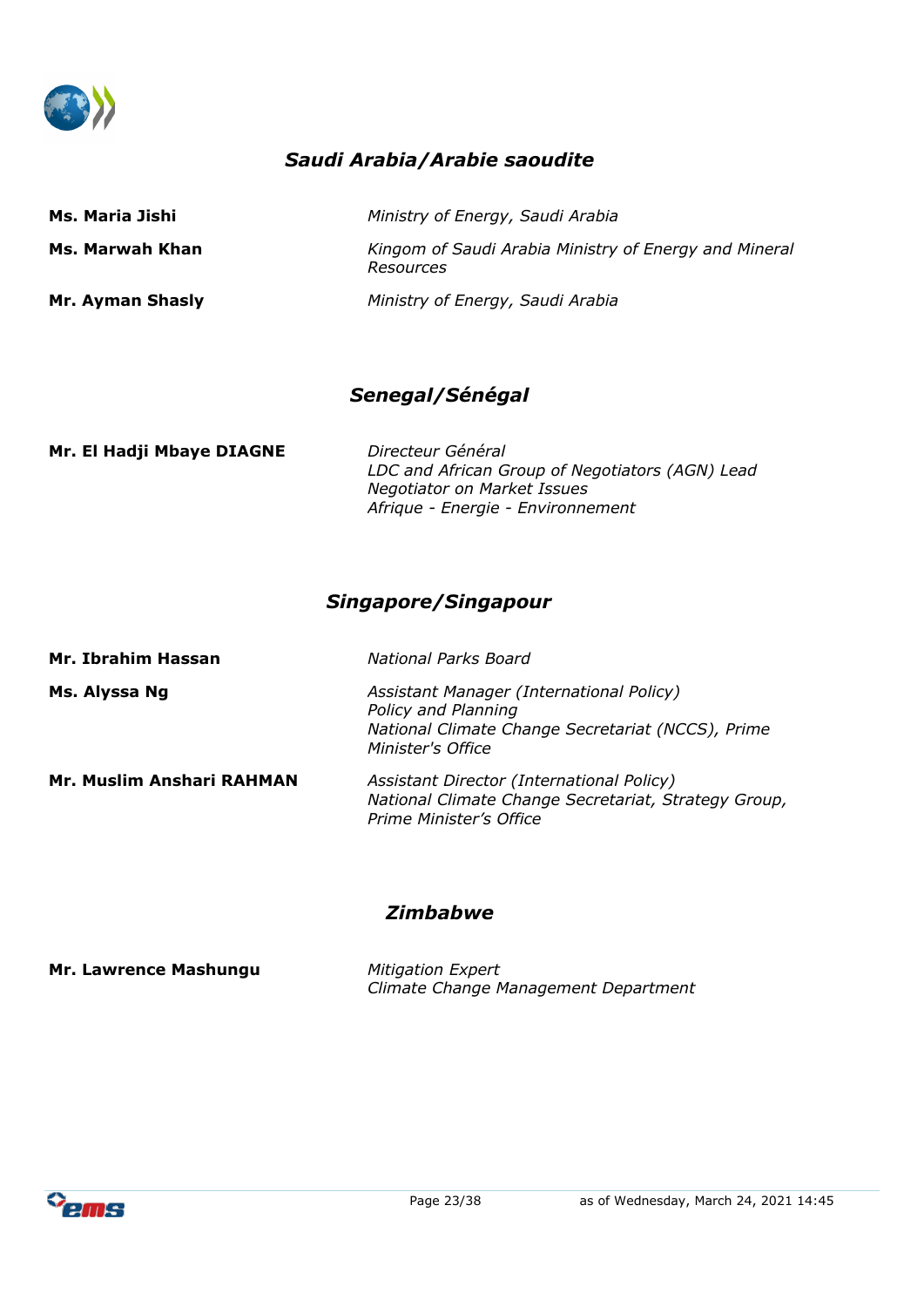

## *Business at OECD (BIAC)*

| <b>Dr. Nick CAMPBELL</b>          | <b>Environment Manager - Fluorinated Products</b><br><b>Fluorinated Products Division</b><br>Arkema France                                                     |
|-----------------------------------|----------------------------------------------------------------------------------------------------------------------------------------------------------------|
| <b>Mr. Frits DE GROOT</b>         | Manager Environment, Energy, Spatial Planning, Transport<br>and Infrastructure<br>Confederation of Netherlands Industry and Employers<br><i><b>VNO-NCW</b></i> |
| Ms. Åsa EKDAHL                    | Head of Environment and Climate Change<br><b>World Steel Association</b>                                                                                       |
| <b>Ms. Norine Kennedy</b>         | Vice President, Strategic International Engagement,<br><b>Energy and Environment</b><br>US Council for International Business (USCIB)                          |
| <b>Ms. Marta Martinez Sanchez</b> | <b>Energy Policies and Climate Change</b><br><i>Iberdrola</i>                                                                                                  |
| <b>Mr. Maxime Pernal</b>          | Confederation of European Waste-to-Energy Plants<br>(CEWEP)                                                                                                    |
| <b>Ms. Liubov Yaroshenko</b>      | <b>International Cooperation Manager</b><br>En Plus Group                                                                                                      |

#### *Trade Union Advisory Committee (TUAC)/Commission syndicale consultative (TUAC)*

| <b>Mr. Javier DE VICENTE</b> | <b>International Secretary</b><br>International and Sustainable Development Secretary<br>USO - Union Sindical Obrera |
|------------------------------|----------------------------------------------------------------------------------------------------------------------|
| <b>Mr. Rasmus NIELSEN</b>    | <b>Policy Research and Advice</b>                                                                                    |

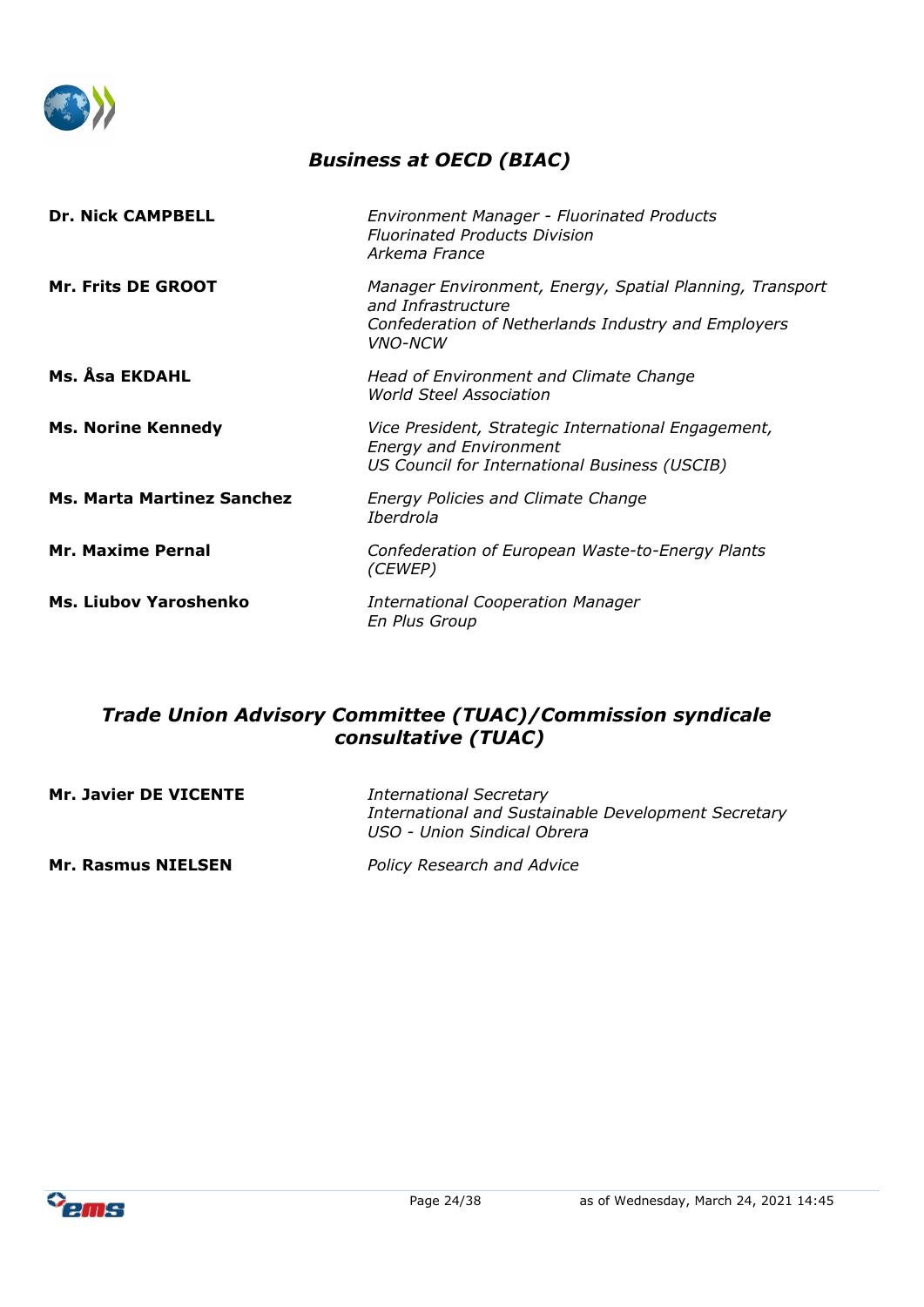

## *European Bank for Reconstruction and Development (EBRD)/Banque européenne de reconstruction et de développement (BERD)*

| Ms. Sung-Ah Kyun          | Principal, Climate Analytics and NDCs                                                     |
|---------------------------|-------------------------------------------------------------------------------------------|
| Mr. Jan-Willem VAN DE VEN | Head of Climate Finance and Carbon Markets<br><b>Energy Efficiency and Climate Change</b> |

# **Mr. Dmitry Halubouski**

#### *UN Development Programme (UNDP)/Programme des Nations Unies pour le développement (PNUD)*

| <b>Ms. Mary Awad Menassa</b> | Project Assistant Climate Change Transparency<br>Ministry of Environment, Lebanon<br>United Nations Development Programme |
|------------------------------|---------------------------------------------------------------------------------------------------------------------------|
| <b>Ms. Paulo Cornejo</b>     | Coordinator                                                                                                               |
| Ms. Snezana Marstijepovic    | Coordinator                                                                                                               |
| Mr. David Pavlovski          | Associate, Economics - CBIT<br>UNDP (United Nations Development Programme)                                                |
| Uladzimir Rak                | <b>UNDP</b> (United Nations Development Programme)                                                                        |
| Ms. Iryna Sakalouskaya       | National Coordinator in Belarus<br>UNDP (United Nations Development Programme)                                            |

#### *UN Environment (UNEP)/Programme des Nations Unies pour l'environnement (PNUE)*

**Ms. Karen OLSEN** *UNEP DTU Partnership* **Mr. Himanshu SHARMA** *Manager*

*Economic and Trade Policy Unit*

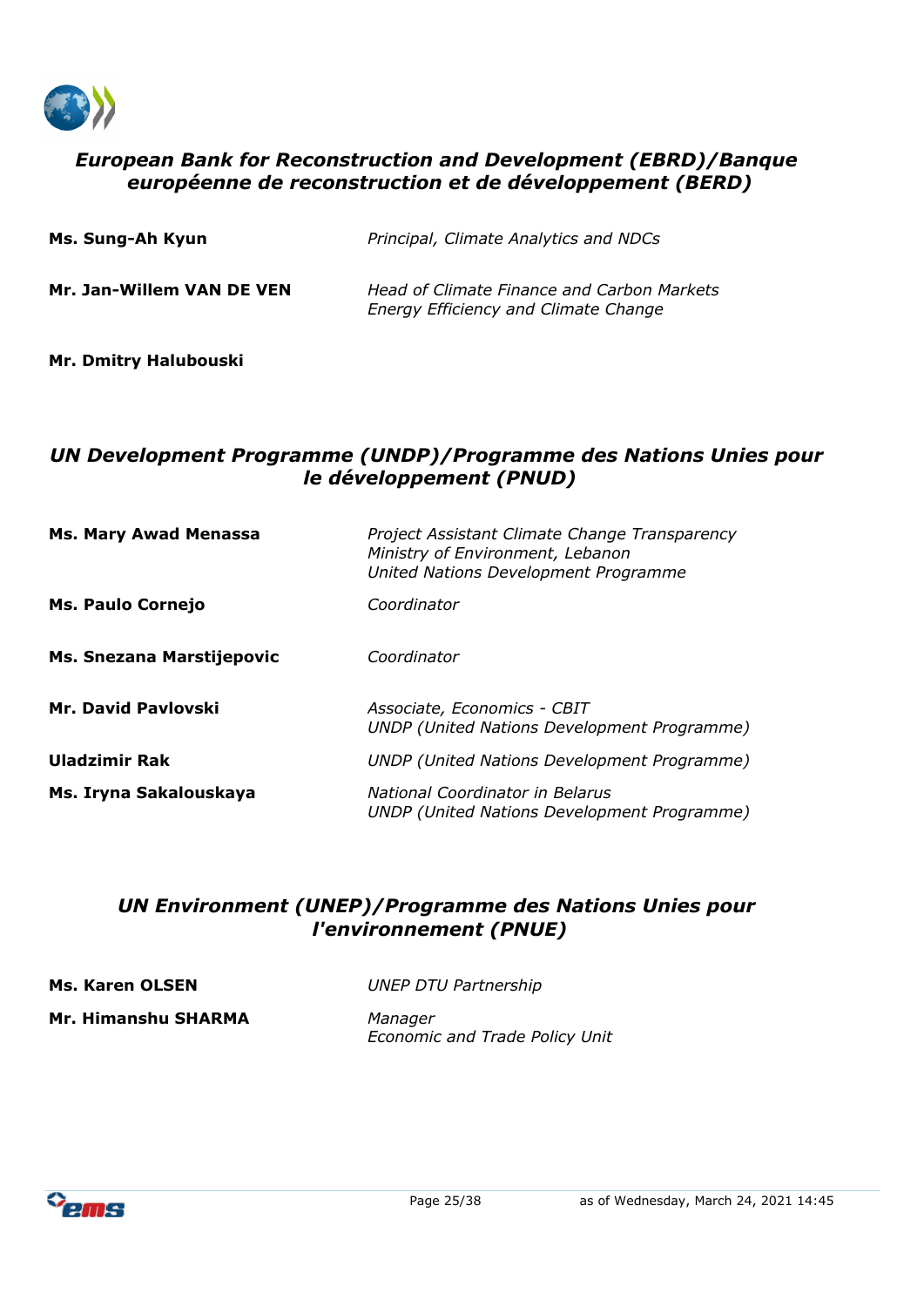

## *UN Food and Agricultural Organization (FAO)/Organisation des Nations Unies pour l'alimentation et l'agriculture (FAO)*

| <b>Mr. Martial Bernoux</b>   | <b>Natural Resources Officer (Mitigation)</b><br>Climate and Environment<br>Food and Agriculture of the United Nations |
|------------------------------|------------------------------------------------------------------------------------------------------------------------|
| <b>Mr. Iordanis Tzamtzis</b> | OCB.<br>Food and Agriculture Organization (FAO)                                                                        |

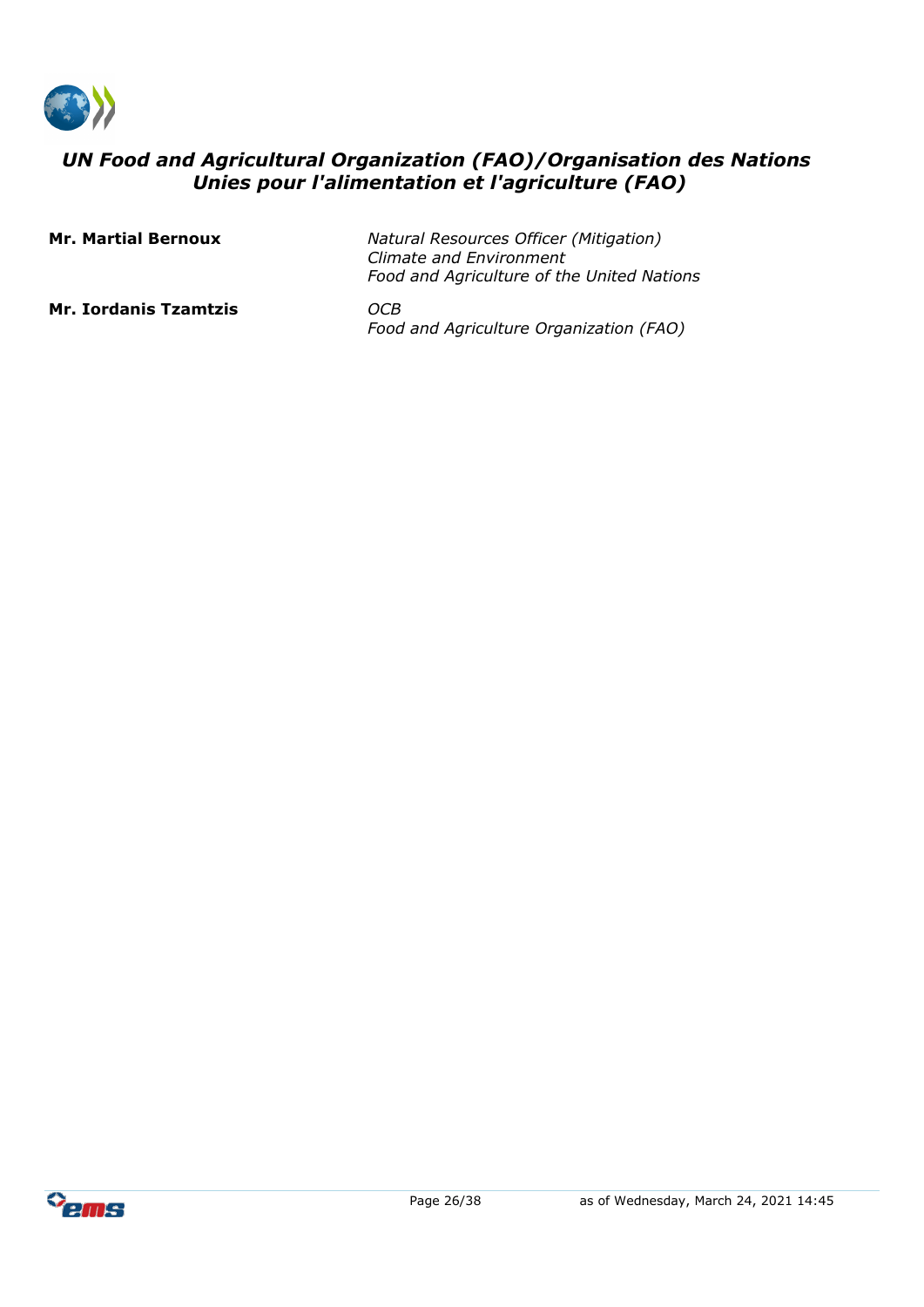

## *UN Framework Convention on Climate Change (UNFCCC)/Conventioncadre des Nations Unies sur les changements climatiques (CCNUCC)*

| Mr. Tomoyuki AIZAWA          | <b>MDA</b>                                                                                                                                               |
|------------------------------|----------------------------------------------------------------------------------------------------------------------------------------------------------|
| <b>Ms. Perumal ARUMUGAM</b>  | Programme Officer<br>Sustainable Development Mechanisms programme<br>United Nations Framework Convention on Climate Change<br>(UNFCCC)                   |
| <b>Ms. Ruta BUBNIENE</b>     | Team Lead, Mitigation, Data and Analysis programme                                                                                                       |
| Mr. Marenglen GJONAJ         | Team Lead, Finance Technology and Capacity-Building<br>programme<br>Finance, Technology, and Capacity-building programme                                 |
| Mr. Vitor Góis Ferreira      | Team lead<br>GHG inventory unit - Transparency Devision<br><b>UNFCCC Secretariat</b>                                                                     |
| <b>Ms. Lisa Hanle</b>        | United Nations Framework Convention on Climate Change<br>(UNFCCC)                                                                                        |
| Mr. Nashib Kafle             |                                                                                                                                                          |
| <b>Tibor LINDOVSKY</b>       |                                                                                                                                                          |
| <b>Mr. Padraig Oliver</b>    | <b>Senior Analyst</b><br>United Nations - Framework Convention on Climate<br>Change (UNFCCC)                                                             |
| Ms. Karen Ortega             |                                                                                                                                                          |
| <b>Ms. Amy Merrill STEEN</b> | Legal Officer<br>SLegal Affairs and Sustainable Development Mechanisms<br>programme<br>United Nations Framework Convention on Climate Change<br>(UNFCCC) |
| <b>Mr. Vlad TRUSCA</b>       | Team Lead-Programme Officer (Carbon Markets)<br><b>Transparency Division</b>                                                                             |
| Mr. Davor Vesligaj           | Programme Officer<br><b>UNFCCC Climate Change Secretariat</b>                                                                                            |
| <b>Ms. Xuehong Wang</b>      | Programme Officer<br>Review, Methods and Training sub-programme<br><b>UNFCCC Secretariat</b>                                                             |

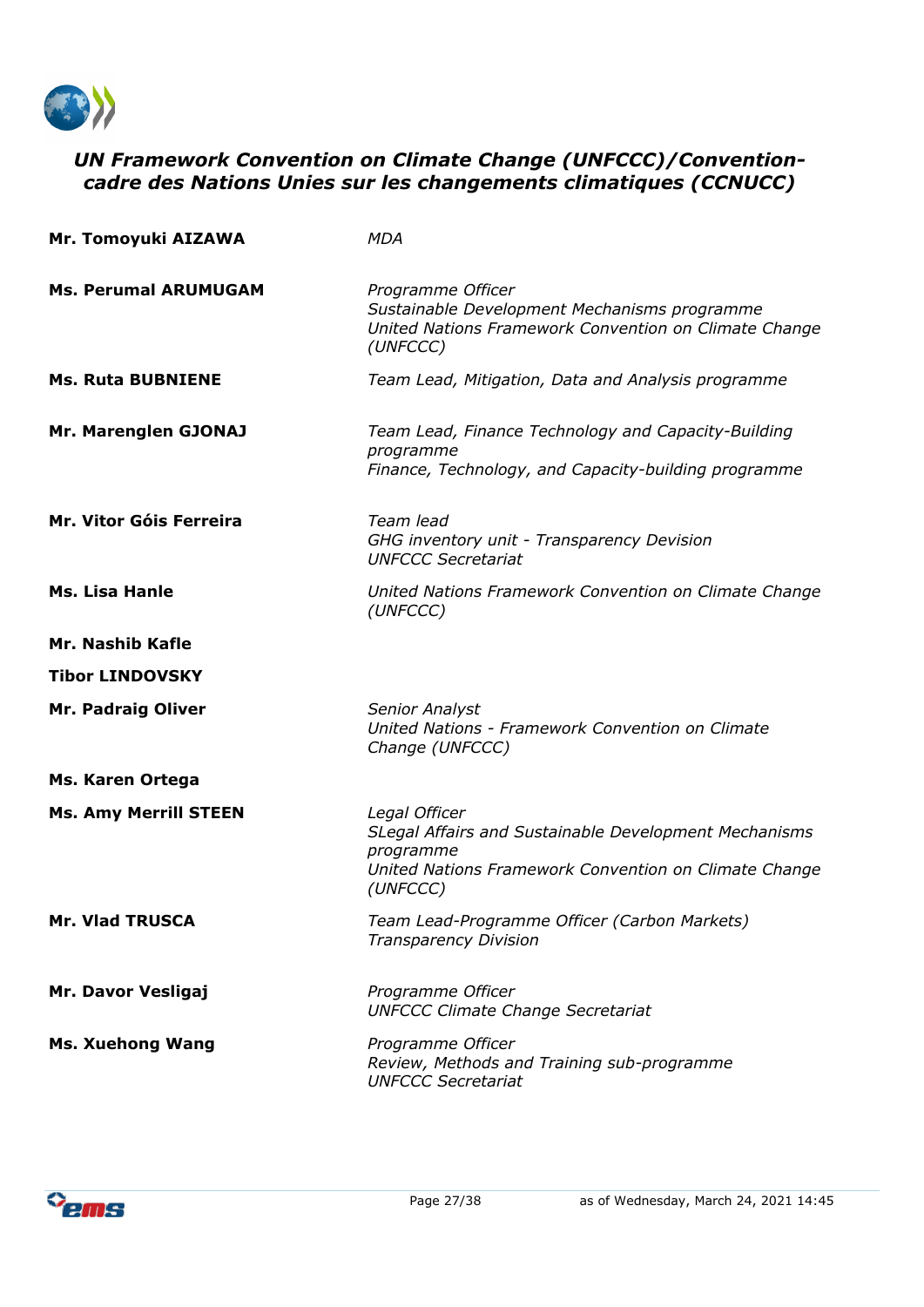

## *UN Office for Project Services (UNOPS)/ONU Bureau des Nations Unies pour les services d'appui aux projets (UNOPS)*

**Ms. Randa Ahmed**

**Mr. Alan Ichilevici de Oliveira** *United Nations Office for Project Services (UNOPS)*

## *World Resources Institute*

#### **Mr. Nathan Cogswell**

**Ms. Yamide Dagnet** *Senior Associate*

*International Climate Action, UNFCCC lead NDCP*

- **Ms. Lorena Gonzalez**
- **Ms. Cynthia Elliott**

**Ms. Sevdalina Todorova** *Consultant for UNFCCC secretariat* 

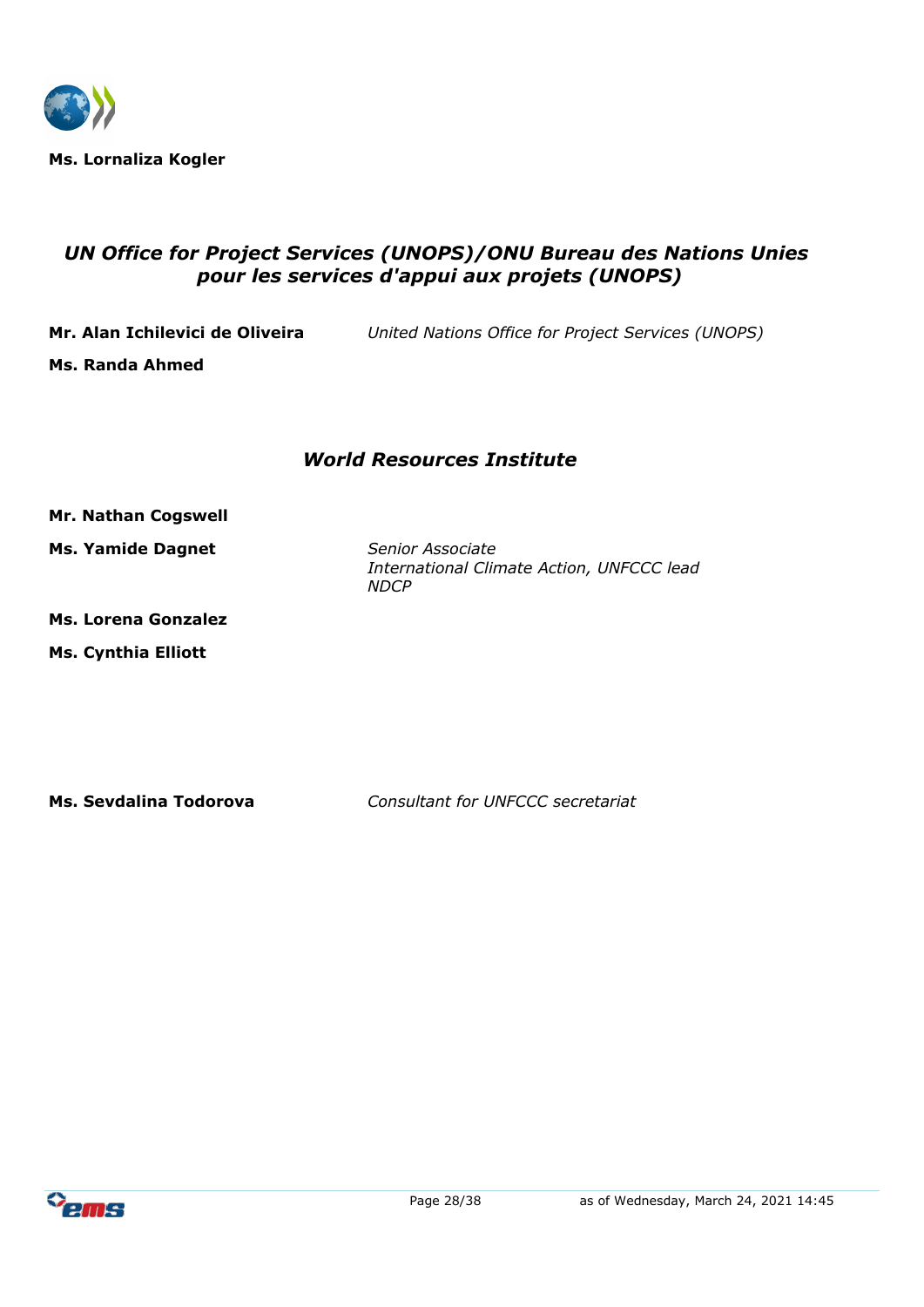

## *African Group of Negotiators (AGN)*

**M. Kamal Djemouai** *Adviser to the AGN*

**Mr. Fredrick Ouma** *AGN junior negotiator on transpareny and transparency lead for Kenya* 

## *AILAC Support Unit*

**Giannina SANTIAGO** *Coordinator, Paris Agreement and Legal Affairs Advisor*

## *CAOS - Borboletas e Sustentabilidade, Lda*

**Mr. Gonçalo Cavalheiro** *Partner*

## *Carbon Limits*

**Mr. Randall Spalding-Fecher**

## *Center for Climate and Energy Solutions (C2ES)*

**Ms. Jennifer HUANG** *International Fellow*

*International*

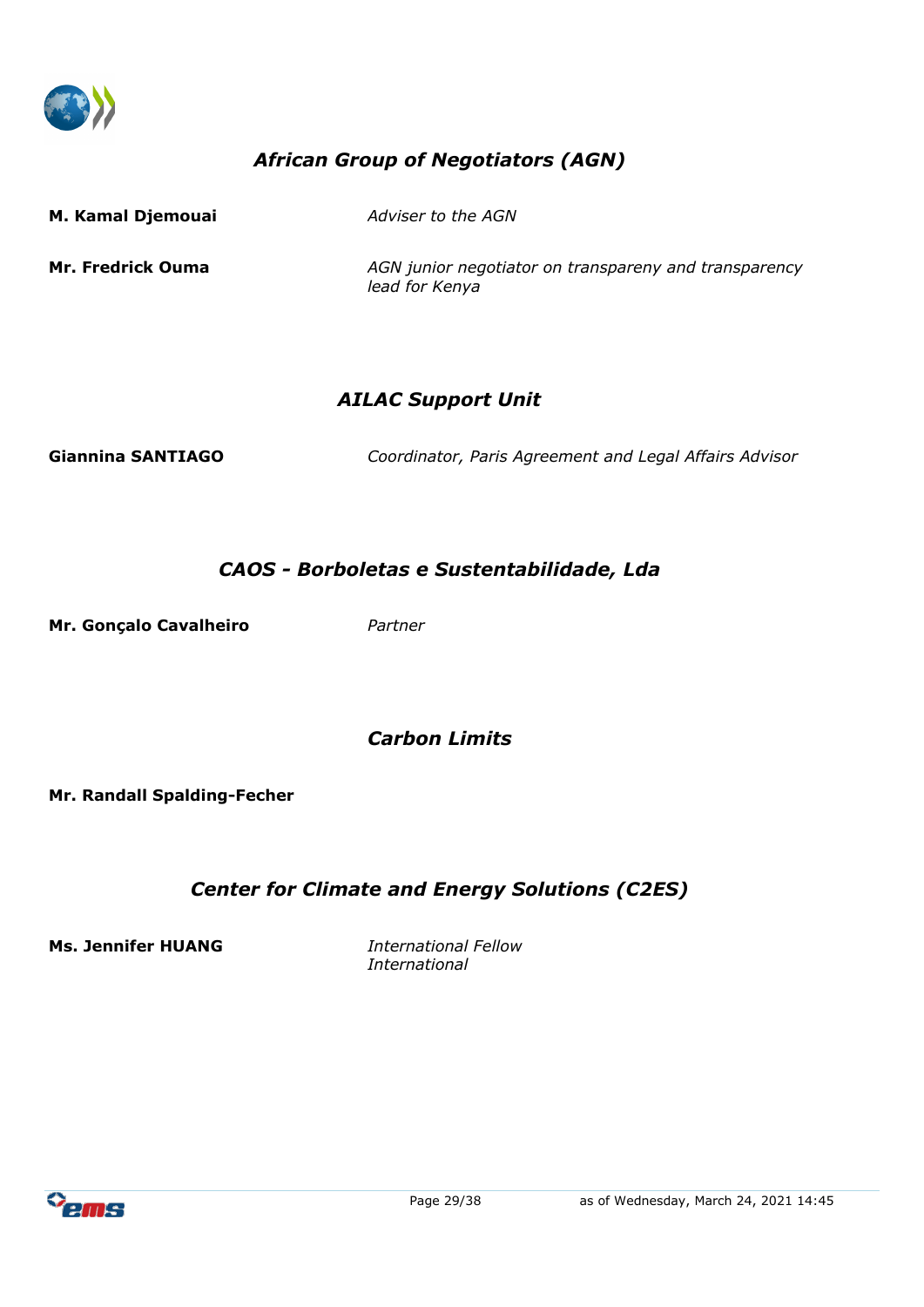

# *Climate Action Network Canada (CAN Canada)*

**Mr. Eddy PEREZ** *International Policy Analyst Policy*

## *Climate Analytics gGmbH*

**Mr. Manjeet Dhakal** *LDC Support Team*

**Ms. Tenzin Wangmo**

## *Climate Policy Initiative (CPI)*

**Ms. Falconer Angela** *Director, Climate Finance*

*Council on Energy Environment and Water (CEEW)*

**Mr. Arjun Dutt** *Senior Analyst* 

**Dr. Arunabha GHOSH** *Chief Executive Officer*

**Spandan Pandey**

## *Eastern Africa Alliance on Carbon Markets and Climate Finance*

**Ms. Bianca Gichangi** *Coordinator*

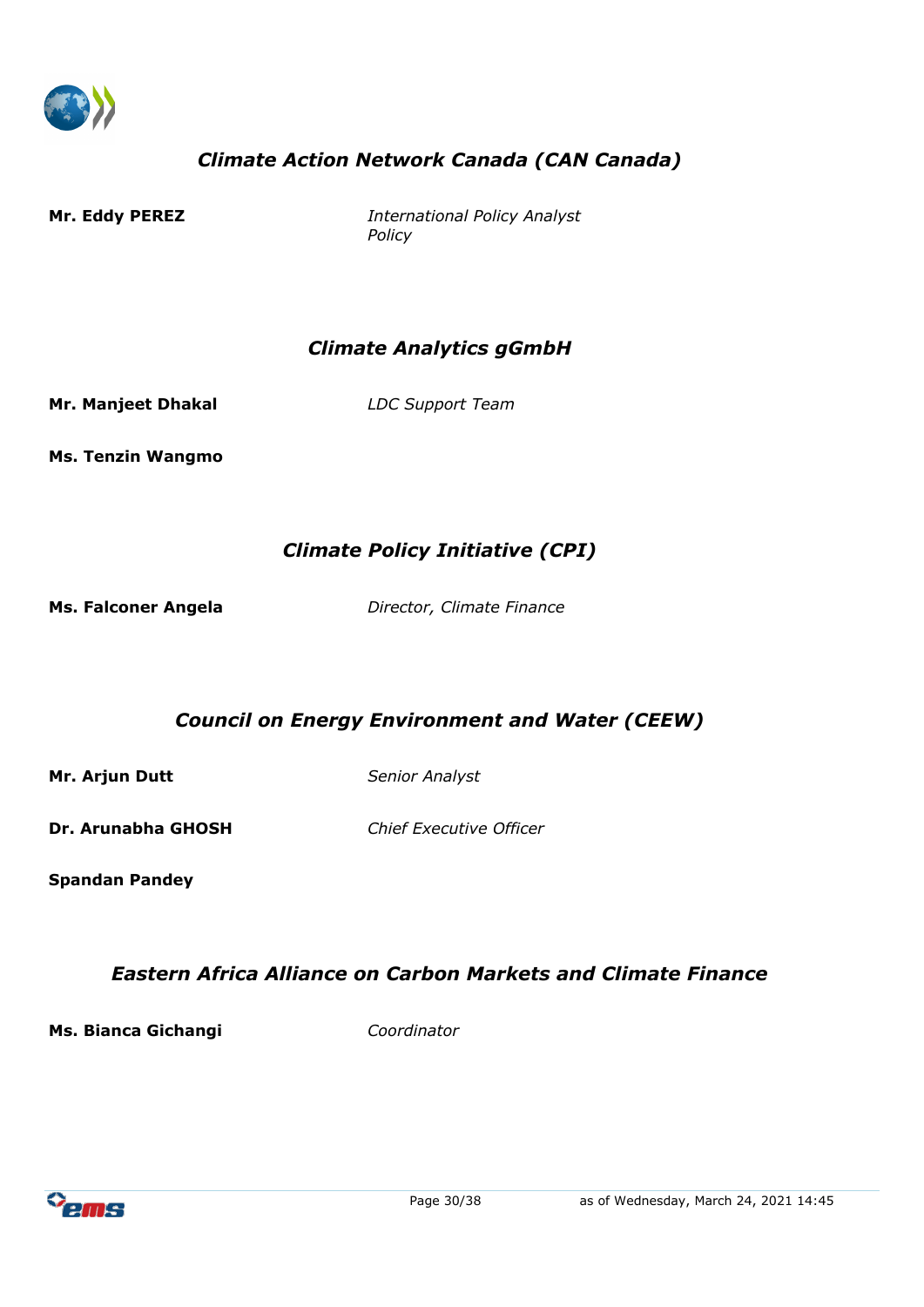

## *ENERTEC-SARL*

**Babacar Sarr** *General Manager*

## *European Rountable on Climate Change and Sustainable Transition (ERCST)*

**Mr. Stefano Cabras**

**Mr. Pietro Cesaro** *Researcher*

**Mr. Andrei MARCU** *Managing Director* 

*European Roundtable on Climate and Sustainable Transition*

**Mr. Thomas Mertens**

## *Global CCS Institute*

**Mr. John SCOWCROFT** *Executive Adviser*

## *Global Green Growth Institute (GGGI)*

**Mr. Carlos Matias Figueroa**

## *Harvard Kennedy School*

**Dr. Robert Stowe** *Harvard Environmental Economics Program*

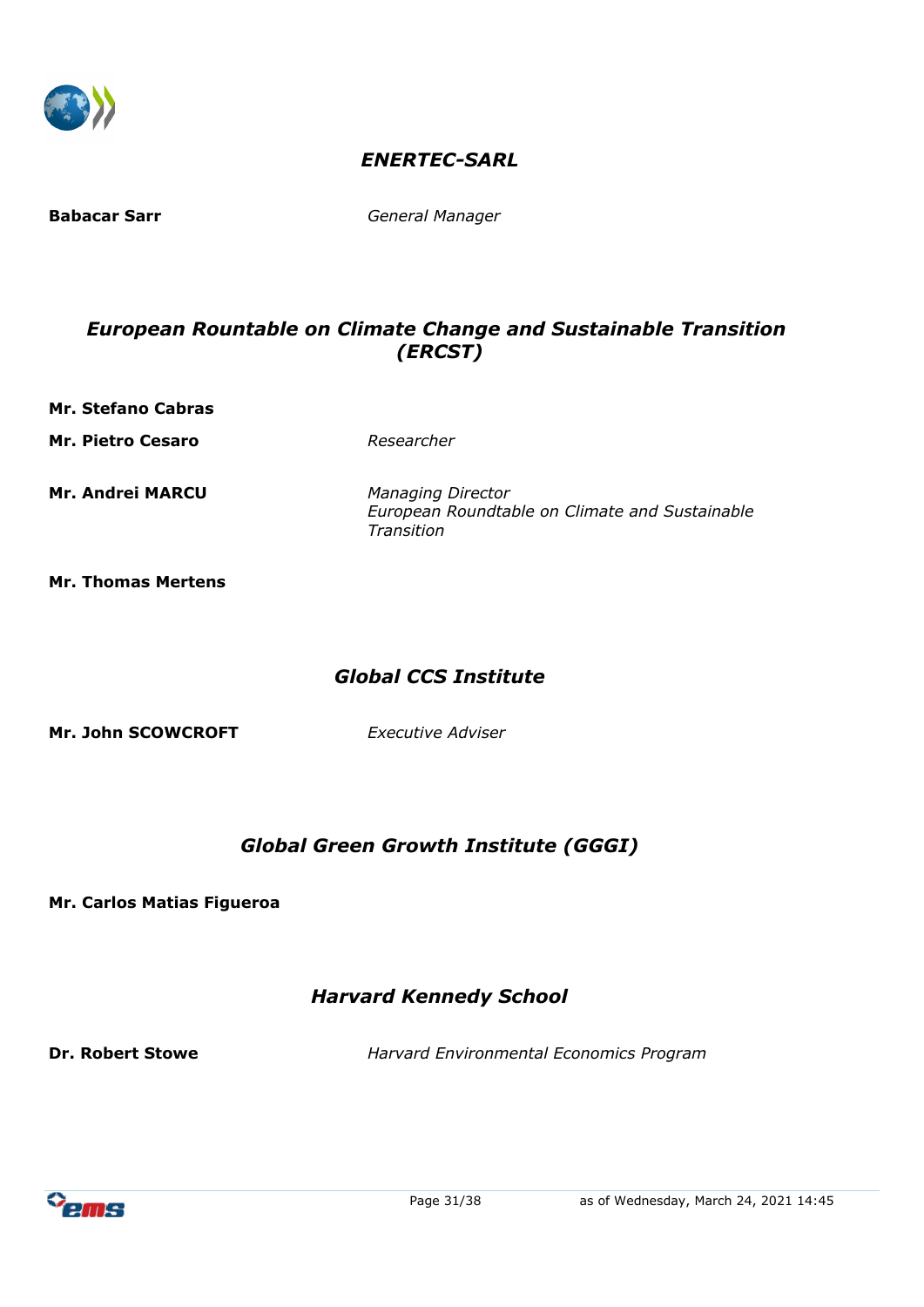

## *Heinrich Boell Foundation*

**Ms. Oksana Aliieva** *Program Coordinator Climate Change and Energy Policy* 

## *IIED (International Institute for Environment and Development)*

**Ms. Fernanda Alcobé** *Researcher, Climate Change Group*

#### *Independent Expert*

**Ms. M.J. MACE** *Independent Expert*

*International Emissions Trading Association (IETA)*

**Mr. Stefano DE CLARA** *Director, International Policy* 

## *International Trade Union Confederation (ITUC)*

**Mr. De Wel Bert**

*Libelula, Peru*

**Ms. Andrea Fonseca** *Jefa de Proyectos* 

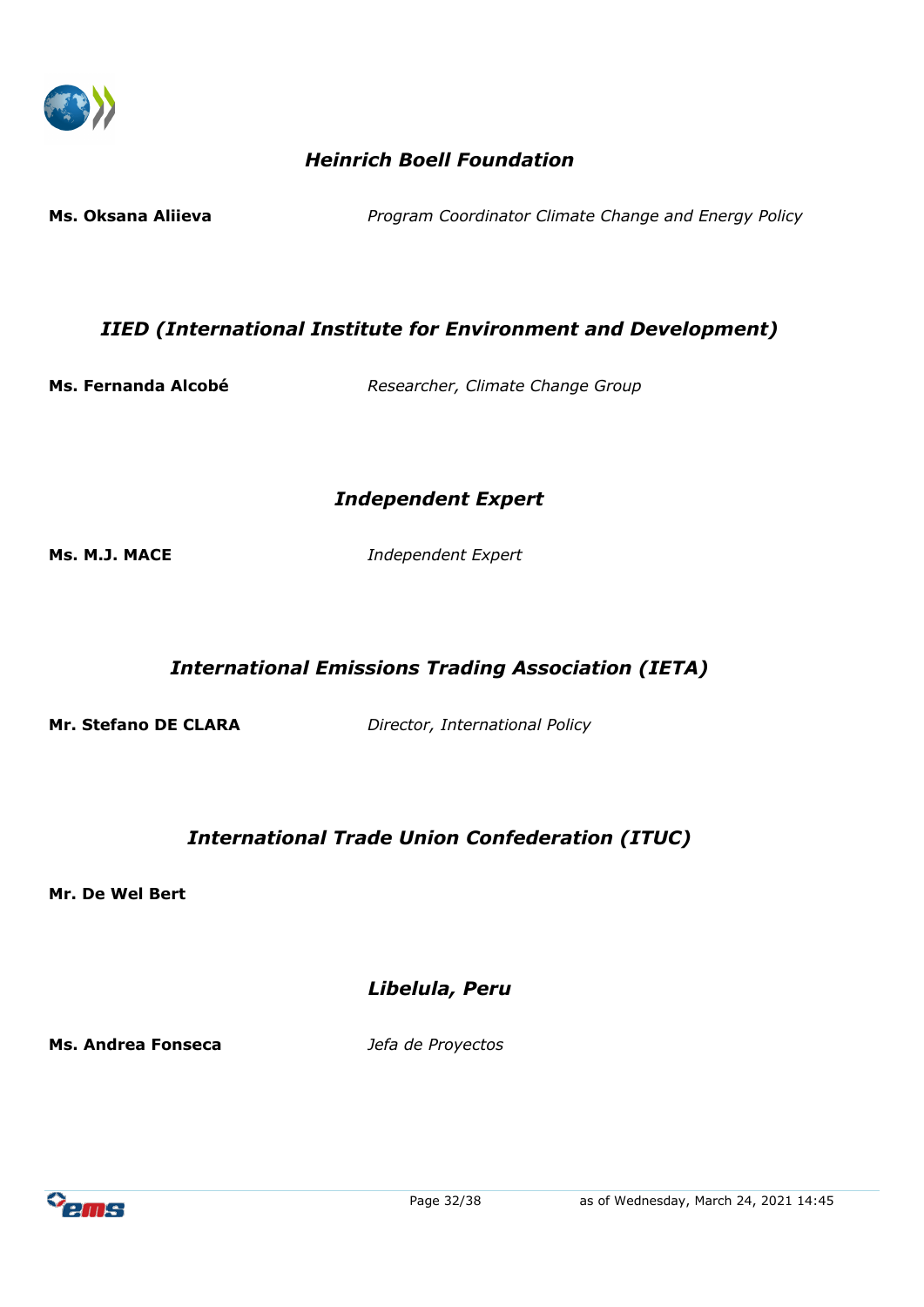

## *Ministry of Environment and Forestry*

#### *Ministry of natural resources and environmental protection of the Republic of Belarus*

**Ms. Oksana Melnikovich** *Consultant*

*Directorate of regulstions of impact on air, climate change and expertise*

## *NDC Partnership*

**Mr. Robert Bradley**

## *Öko-Institut*

#### **Dr. Lambert SCHNEIDER**

#### *Perspectives Climate Group GmbH*

**Ms. Aglaja Espelage**

**Mr. Stephan Hoch**

## *PriceWaterhouseCoopers (PWC)*

**Ms. Laure Boissat**

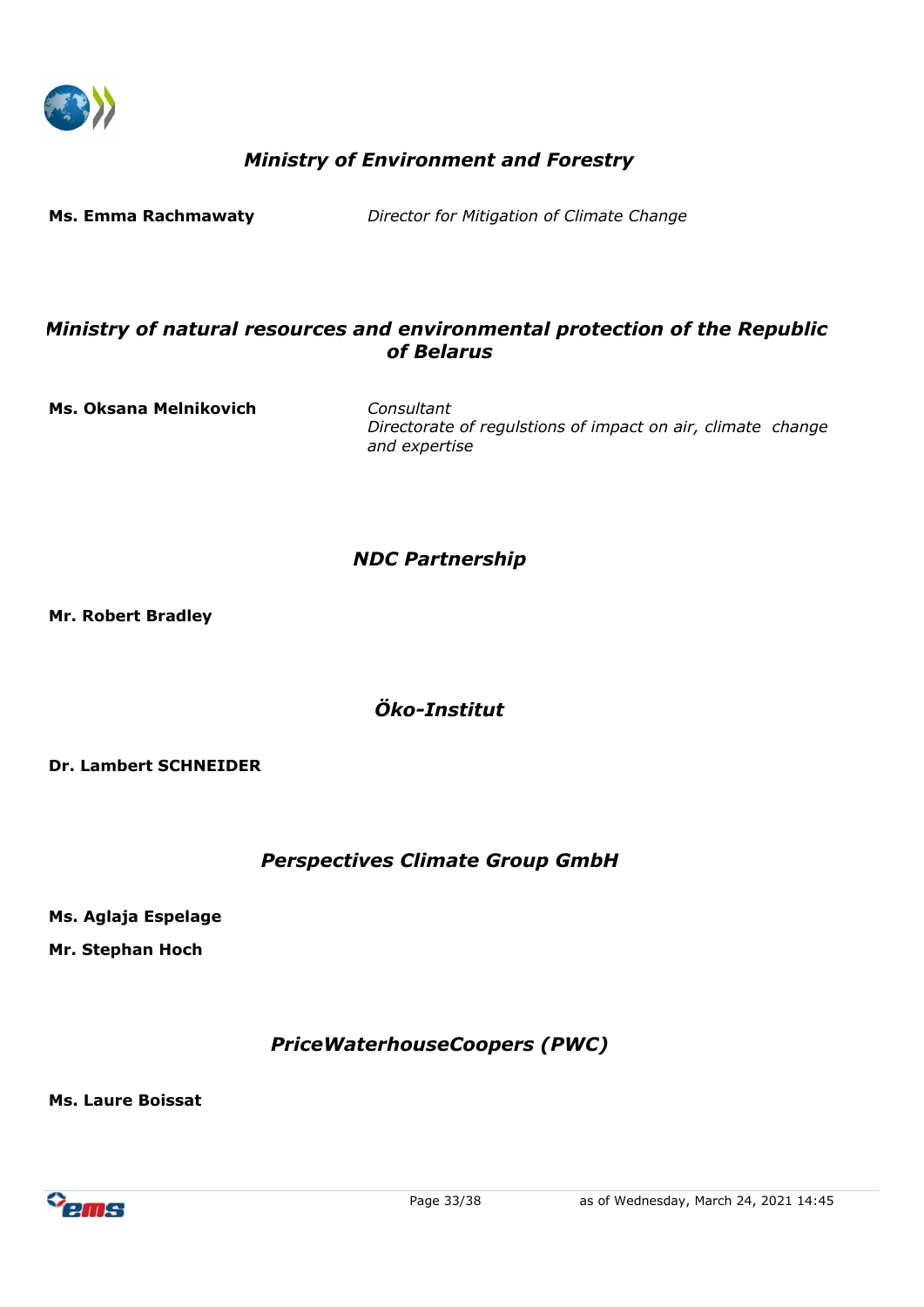

## *Spherical Living Ltd*

**Mr. Michael Vartanyan** *Managing Director*

## *The Energy Futures Initiative*

**Mr. Jeanette Pablo** *General Counsel & Senior Associate*

*The University of Tokyo*

**Yukari TAKAMURA** *Professor*

#### *West Africa Climate Alliance*

**Mr. Samba FALL** *Secretariat of the Alliance*

## *West African Alliance on Carbon Marketing and Climate Finance*

**Mr. Joao Lopes** *Member*

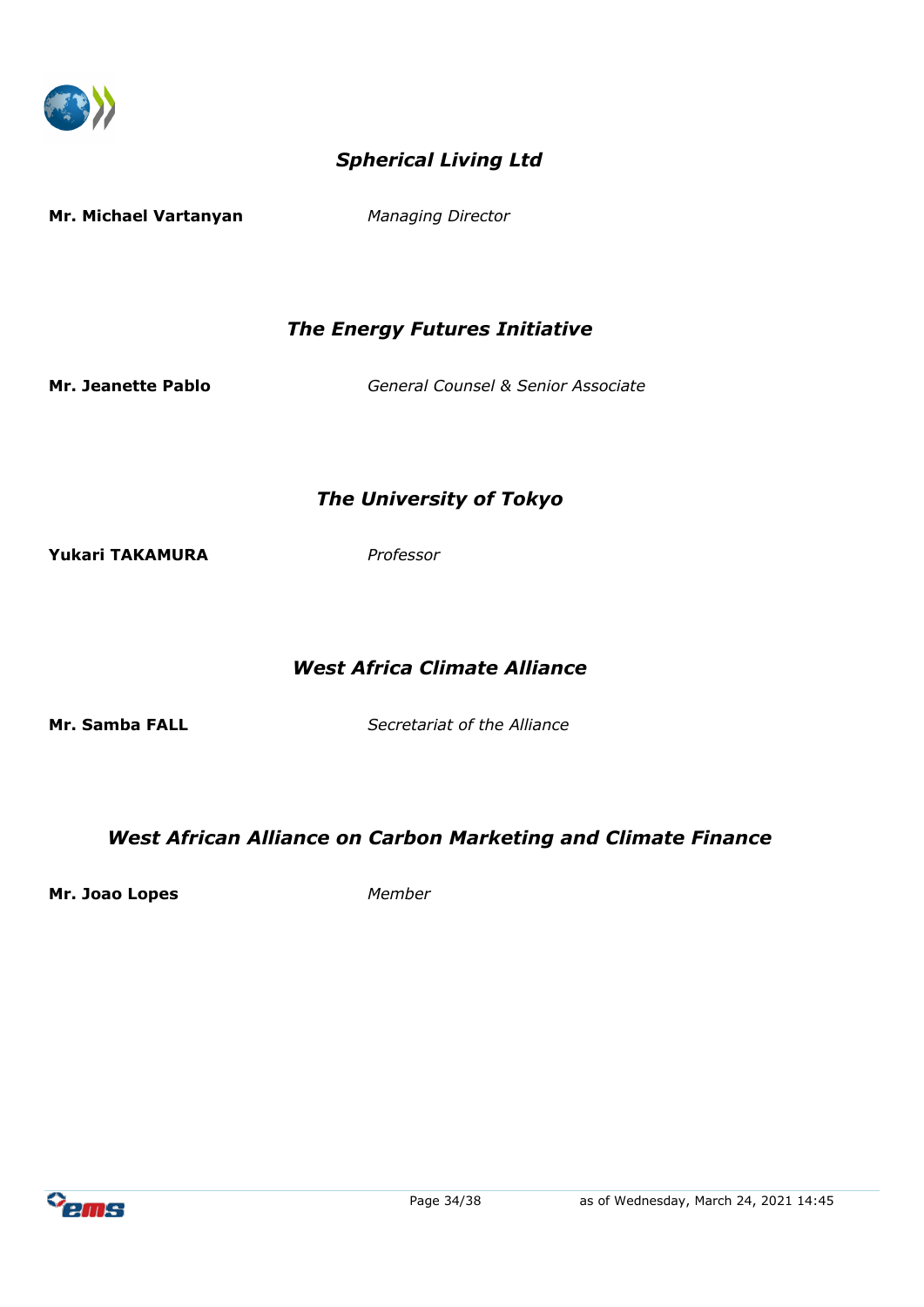

## *World Bank Group*

**Harikumar GADDE** *Sr. Carbon Finance Specialist*

*Climate Change Group*

**Ms. Seoyi Kim**

## *OECD/OCDE*

**Ms. Eija KIISKINEN** *Senior Global Relations Advisor to Director*

**Ms. Geraldine ANG** *Policy Analyst*

*ENV*

*ENV/CBW*

**Ms. Blandine BARREAU** *Strategic Collaborations Coordinator IEA/EXD/SIO*

*International Energy Agency (IEA)*

**Mr. Adam BAYLIN-STERN** *Policy Research and Advice*

**Mr. Simon BUCKLE** *Head of Division* 

*ENV/CBW*

*DCD/FOR*

*IEA/STO/EED/CCUS*

**Mr. Juan CASADO ASENSIO** *Policy analyst*

**Mr. Cyril CASSISA** *Senior Analyst Carbon Markets IEA/STO/EED/ECC IEA*

**Mr. Daniel CROW** *Policy Research and Advice IEA/STO/EDO IEA*

**Mr. Tanguy DE BIENASSIS** *Policy Research and Advice*

*IEA/STO/ESIO IEA*

**Mr. Rob DELLINK** *Senior Economist ENV/EEI*

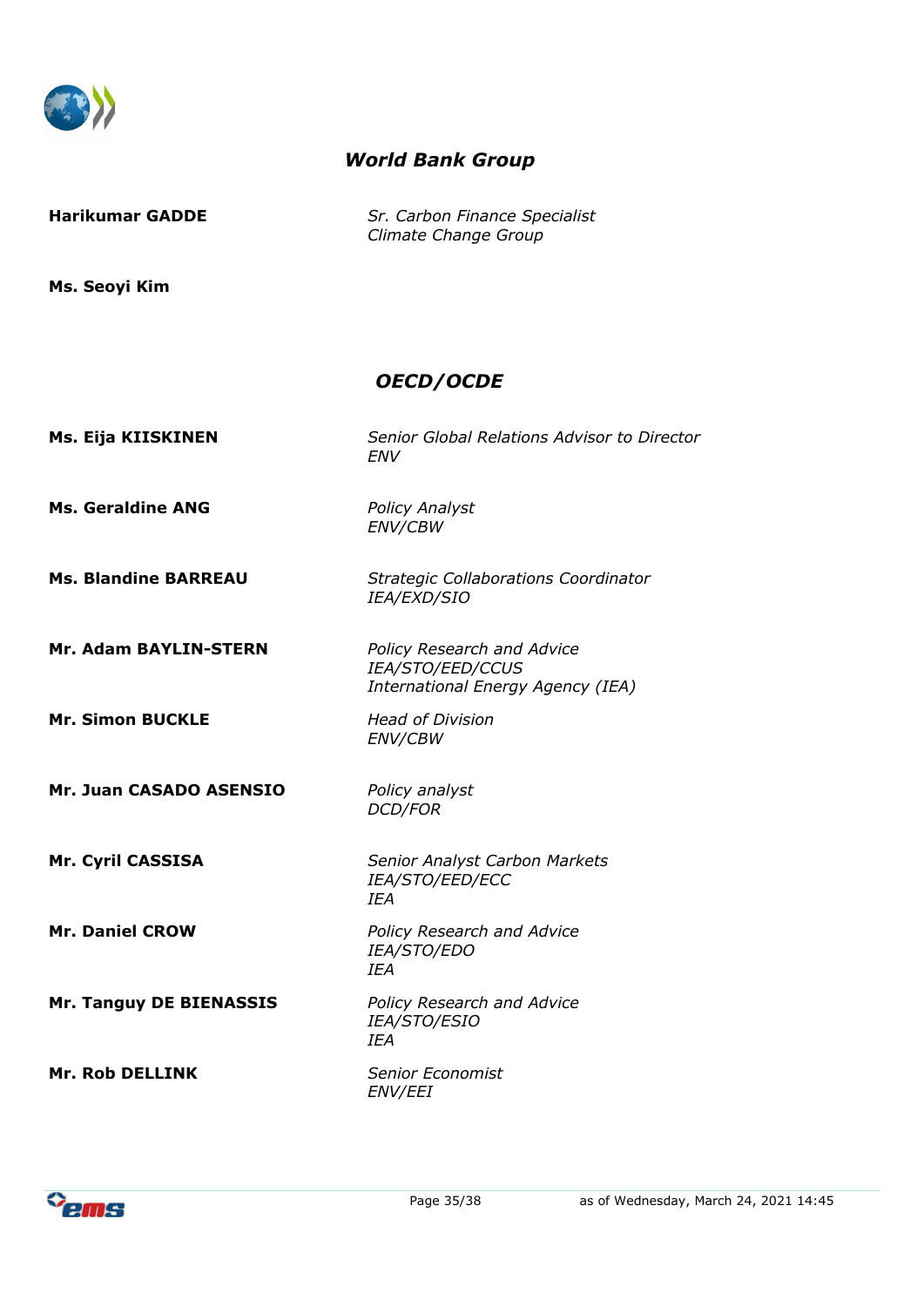

| <b>Ms. Jane ELLIS</b>         | Principal Administrator<br><b>ENV/CBW</b>                                     |
|-------------------------------|-------------------------------------------------------------------------------|
| <b>Ms. Sofie ERRENDAL</b>     | Intern<br>ENV/CBW                                                             |
| <b>Ms. Chiara FALDUTO</b>     | Junior Policy Analyst<br>ENV/CBW                                              |
| <b>Mr. Tom HOWES</b>          | Head of Energy Environment Division (EED)<br><b>IEA/STO/EED</b><br><b>IFA</b> |
| Mr. Raphael JACHNIK           | Policy Analyst, Research Collaborative<br>ENV/CBW                             |
| <b>Ms. Sirini JEUDY-HUGO</b>  | <b>Policy Analyst</b><br>ENV/CBW                                              |
| Mr. Rodolfo LACY              | Director<br><b>ENV</b>                                                        |
| <b>Mr. Domenico LATTANZIO</b> | Energy Data assistant<br>IEA/EXD/EDC/EDC3<br><b>IFA</b>                       |
| <b>Ms. Helen LAUBENSTEIN</b>  | Consultant<br>ENV/CBW                                                         |
| Mr. Jean-François LENGELLE    | Senior Policy Analyst / Counsellor<br><b>SGE/GRS/EURASIA</b>                  |
| Ms. Clémence LIZÉ             | Policy Research and Advice<br><b>IEA/EMS/PSD</b><br><b>IFA</b>                |
| Mr. Luca LO RE                | Policy Research and Advice<br>IEA/STO/EED/ECC<br><b>IFA</b>                   |
| <b>Mme Virginie MARCHAL</b>   | Senior programme manager<br><b>ENV/GGGR</b>                                   |
| <b>Mr. Kieran MCNAMARA</b>    | Policy Research and Advice<br>IEA/STO/EDO<br>IEA                              |

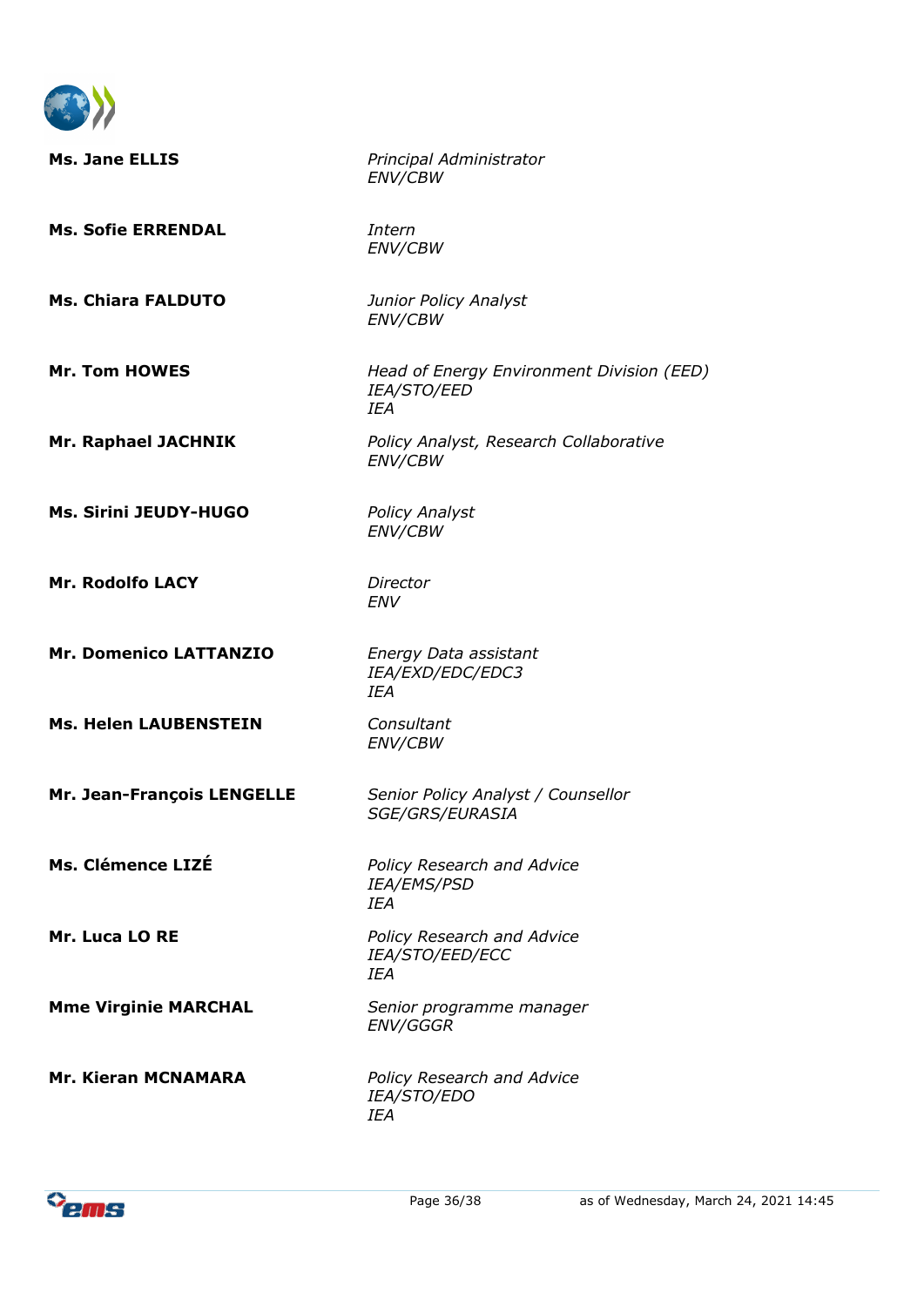

| <b>Mme Sara MOARIF</b>           | Policy Research and Advice<br>IEA/STO/EED/ECC<br><b>IFA</b>            |
|----------------------------------|------------------------------------------------------------------------|
| <b>Ms. Lia NEWMAN</b>            | <b>Policy Research and Advice</b><br>IEA/STO/ESIO<br><b>IEA</b>        |
| <b>Mr. Francesco PAVAN</b>       | Policy Research and Advice<br>IEA/STO/ETP/EDT<br><b>IEA</b>            |
| <b>Ms. Ivana PAVKOVA</b>         | Intern<br><b>ENV/CBW</b>                                               |
| <b>Mr. Andrew PRAG</b>           | <b>Special Advisor</b><br><b>FNV</b><br><b>Environment Directorate</b> |
| <b>Ms. Elodie PRATA-LEAL</b>     | Assistant, CCXG<br><b>ENV/CBW</b>                                      |
| Ms. Roberta QUADRELLI            | Head of Section 3<br>IEA/EXD/EDC/EDC3<br>IFA                           |
| <b>Ms. Delia SANCHEZ TRANCON</b> | Junior Environmental economist<br><b>ENV/CBW</b>                       |
| <b>Mr. David SIMEK</b>           | <b>Policy Analyst</b><br><b>ENV/GGGR</b>                               |
| <b>Ms. Mao TAKEUCHI</b>          | Assistant<br><i>IEA/STO/EED</i><br>IEA                                 |
| <b>Mr. Michael WALDRON</b>       | Policy Research and Advice<br><b>IEA/STO/ESIO</b><br>IEA               |
| <b>Ms. Mechthild WORSDORFER</b>  | Director<br>IEA/STO<br>IEA                                             |